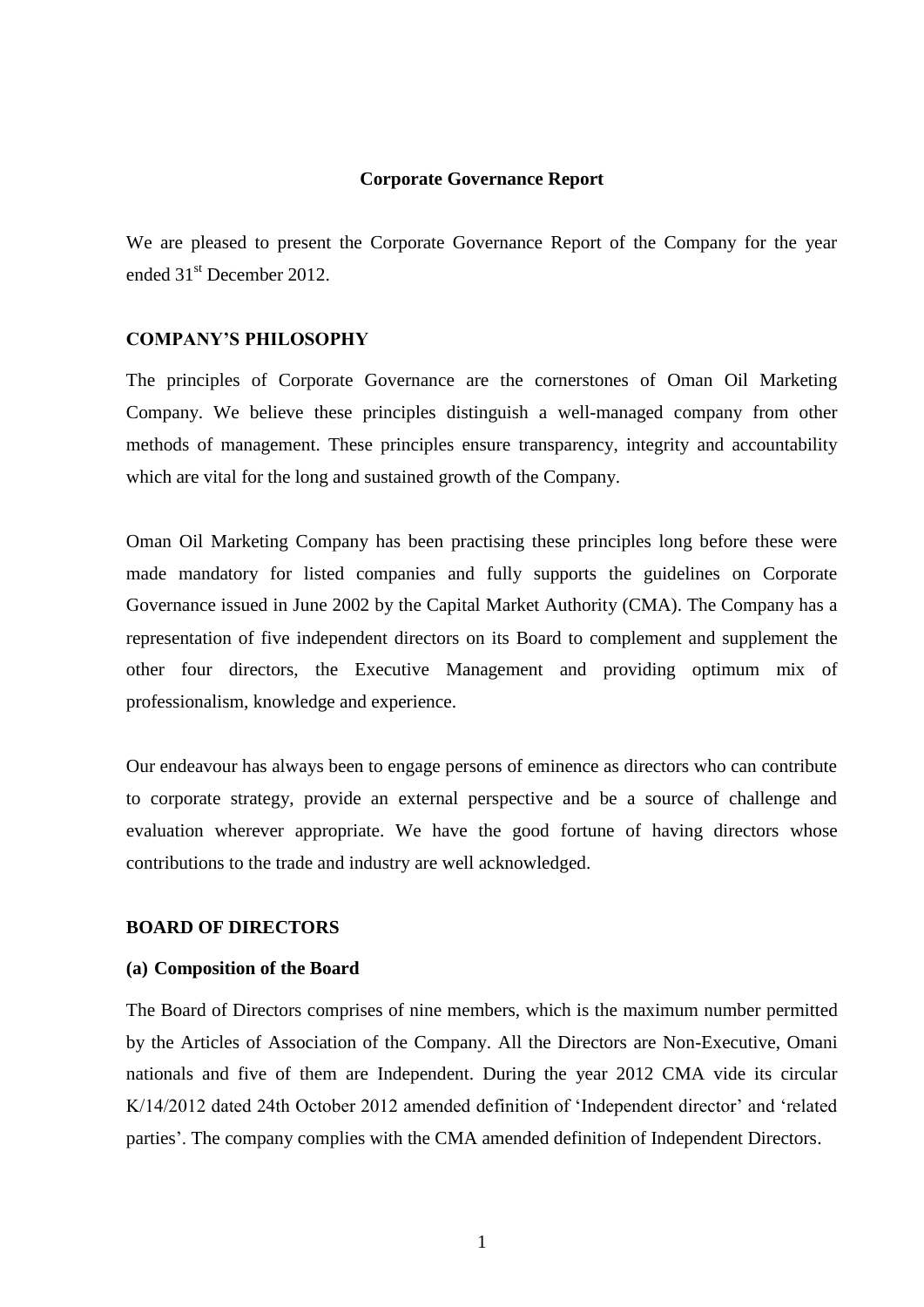Subject to the overall superintendence and control of the Board, the day to day management of the Company now vests in the Executive Management team headed by Eng. Omar Ahmed Salim Qatan, Chief Executive Officer and includes Mr. Raja Shahreen Othman, Mr. Hussain Jama Al Ishaqi, Mr. Ahmed Kamel Mahmud, Mr. Faisal Abdulaziz Said Al Shanfari, Mr. Nabeel Salim Said Al Ruwaidhi, Mr. Mohammed Amor Rashid Al Barwani and Mr. Hussain Abdul Latif Al Balushi.

The CEO is a permanent invitee to the Board meetings of the Company. The Company Secretary is Mr. Raja Shahreen Othman.

#### **(b) Process of nomination of Directors**

Directors are appointed for three years and retire by rotation and, if eligible, can offer themselves for re-election at the Annual General Meeting (AGM). There are arrangements for the filling of vacancies by the Board itself on a temporary basis. Individuals wishing to nominate themselves for election to Directorship to the Company's Board are required to complete and submit a nomination form to the Company at least two working days before the Annual General Meeting (AGM) of the Company. Notice of the AGM is published in the leading English and Arabic dailies at least two weeks in advance.

The process as laid down in the Commercial Companies Law and by the Capital Market Authority (CMA) in conjunction with the Articles of Association of the Company is adhered to. The Company has an induction program for Directors, which covers the business environment and the Company businesses as well as specific Corporate Governance elements (e.g. Confidentiality, Disclosure of Interest).

#### **(c) Disclosures regarding appointment or re-appointment of Directors**

There were no changes in the Board of Directors during the year.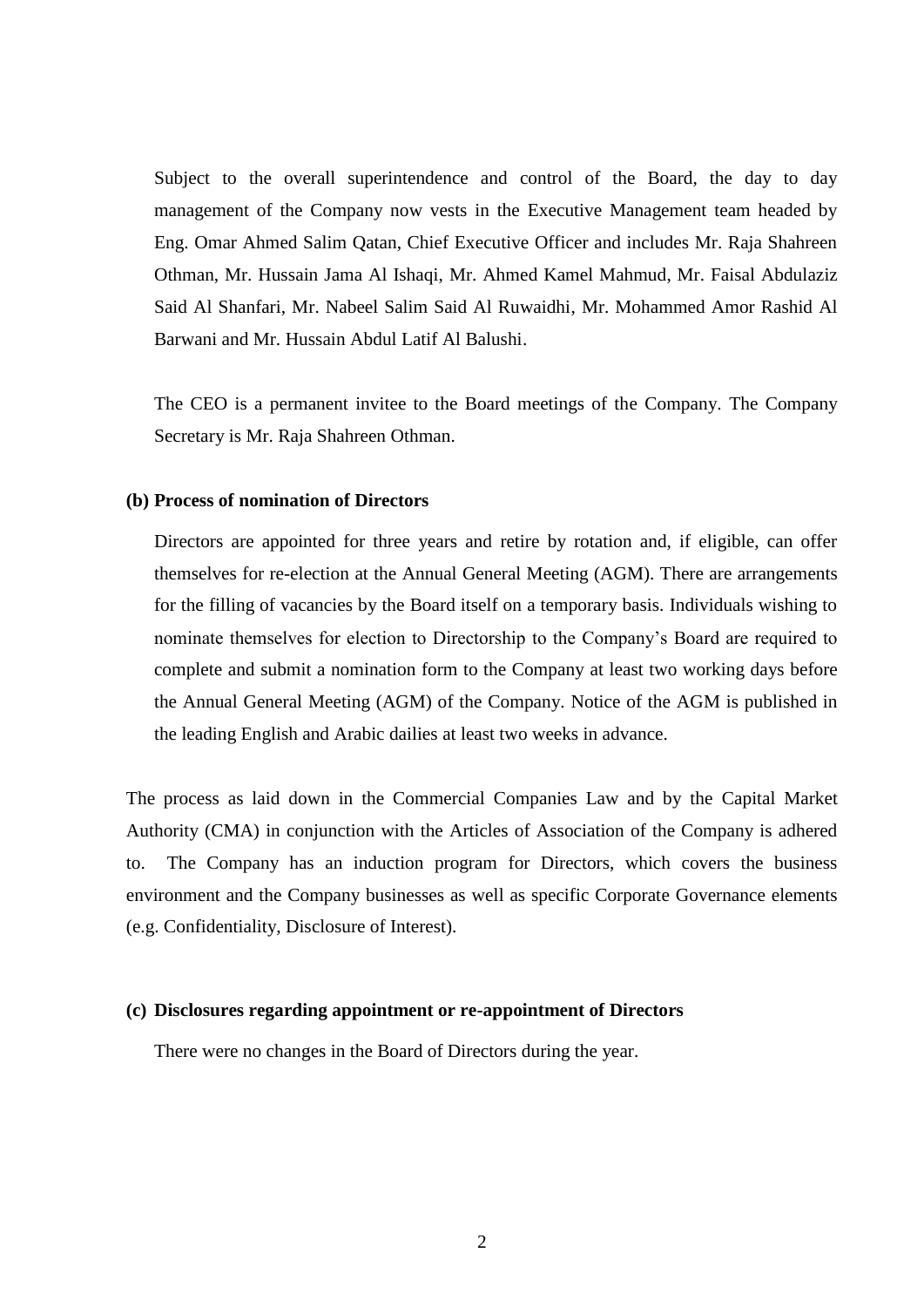### **(d) Number of Board meetings**

The Company held five Board meetings during the year ended December 31<sup>st</sup> 2012. These were on January 25<sup>th</sup> 2012, March 24<sup>th</sup> 2012, April 25<sup>th</sup> 2012, July 17<sup>th</sup> 2012 and October  $22<sup>nd</sup>$  2012 with the maximum interval between any two meetings not exceeding the CMA required interval of maximum of four months.

### **(e) Directors' attendance record and directorships held**

See Table 1 for details.

### **Table 1: Details about Oman Oil Marketing's Board of Directors**

| <b>Name of Director</b> | <b>Position</b>  | <b>Board</b>   | <b>Board</b>   | Whether  | Directorship  |
|-------------------------|------------------|----------------|----------------|----------|---------------|
|                         |                  | meetings       | meetings       | attended | in other<br>S |
|                         |                  | held during    | attended       | last AGM | <b>SAOG</b>   |
|                         |                  | the year       | during         |          | companies     |
|                         |                  |                | the year       |          | incorporate   |
|                         |                  |                |                |          | d in Oman     |
| Salim<br>Abdullah<br>AI | Chairman<br>Non  | $\overline{5}$ | $\overline{5}$ | Yes      |               |
| Rawas <sup>1</sup>      | Executive<br>and |                |                |          |               |
|                         | Non Independent  |                |                |          |               |
|                         | Director         |                |                |          |               |
| Mulham<br>Bashir<br>Al  | Deputy Chairman  | 5              | 3              | Yes      |               |
| Jarf                    | Non<br>Executive |                |                |          |               |
|                         | Non<br>and       |                |                |          |               |
|                         | Independent      |                |                |          |               |
|                         | Director         |                |                |          |               |
| Assilah<br>Zaher<br>Al  | Non<br>Executive | 5              | $\overline{4}$ | Yes      |               |
| Harthy                  | Non<br>and       |                |                |          |               |
|                         | Independent      |                |                |          |               |
|                         | Director         |                |                |          |               |
|                         |                  |                |                |          |               |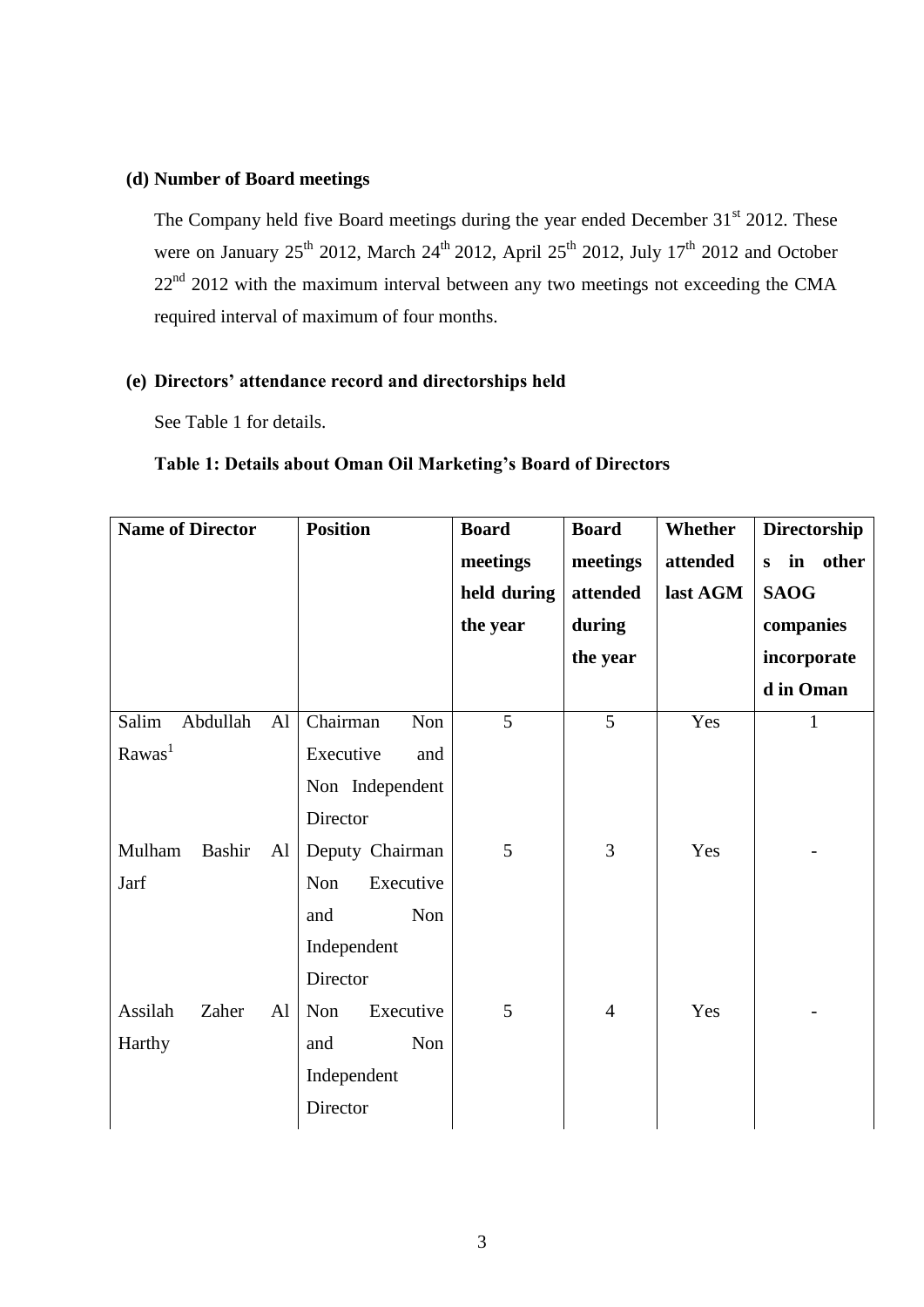| Amal Suhail Bahwan <sup>2</sup> | Non<br>Executive   | 5 | $\overline{4}$ | Yes            | $\overline{2}$ |
|---------------------------------|--------------------|---|----------------|----------------|----------------|
|                                 | Independent<br>and |   |                |                |                |
|                                 | Director           |   |                |                |                |
| Khamis<br>Mohammed              | Executive<br>Non   | 5 | 5              | Yes            |                |
| Al Amry                         | Independent<br>and |   |                |                |                |
|                                 | Director           |   |                |                |                |
| Sayyida<br>Rawan<br>Al          | Executive<br>Non   | 5 | 5              | Yes            | 3              |
| Ahmed Al Said                   | Independent<br>and |   |                |                |                |
|                                 | Director           |   |                |                |                |
| Ahmed Abdullah Al               | Non<br>Executive   | 5 | $\overline{0}$ | N <sub>o</sub> | 3              |
| Rawas <sup>3</sup>              | Non<br>and         |   |                |                |                |
|                                 | Independent        |   |                |                |                |
|                                 | Director           |   |                |                |                |
| Abdul Kader Darwish             | Executive<br>Non   | 5 | 5              | Yes            | $\mathbf{1}$   |
| Al Balushi                      | Independent<br>and |   |                |                |                |
|                                 | Director           |   |                |                |                |
| Saleem Pir Bakhsh Al            | Executive<br>Non   | 5 | 5              | Yes            | $\overline{2}$ |
| Raisi                           | Independent<br>and |   |                |                |                |
|                                 | Director           |   |                |                |                |

### **Notes:**

| Representing Oman Oil Company SAOC                                 |  |  |  |  |
|--------------------------------------------------------------------|--|--|--|--|
| Representing Suhail Bahwan group                                   |  |  |  |  |
| Representing Dhofar International Development & Investment Holding |  |  |  |  |
| Company SAOG                                                       |  |  |  |  |

Independent Director is as defined in Article 1 of the Code of Corporate Governance.

# **(f) Information supplied to the Board**

In order to facilitate proper governance, the following information amongst others is provided to the Board: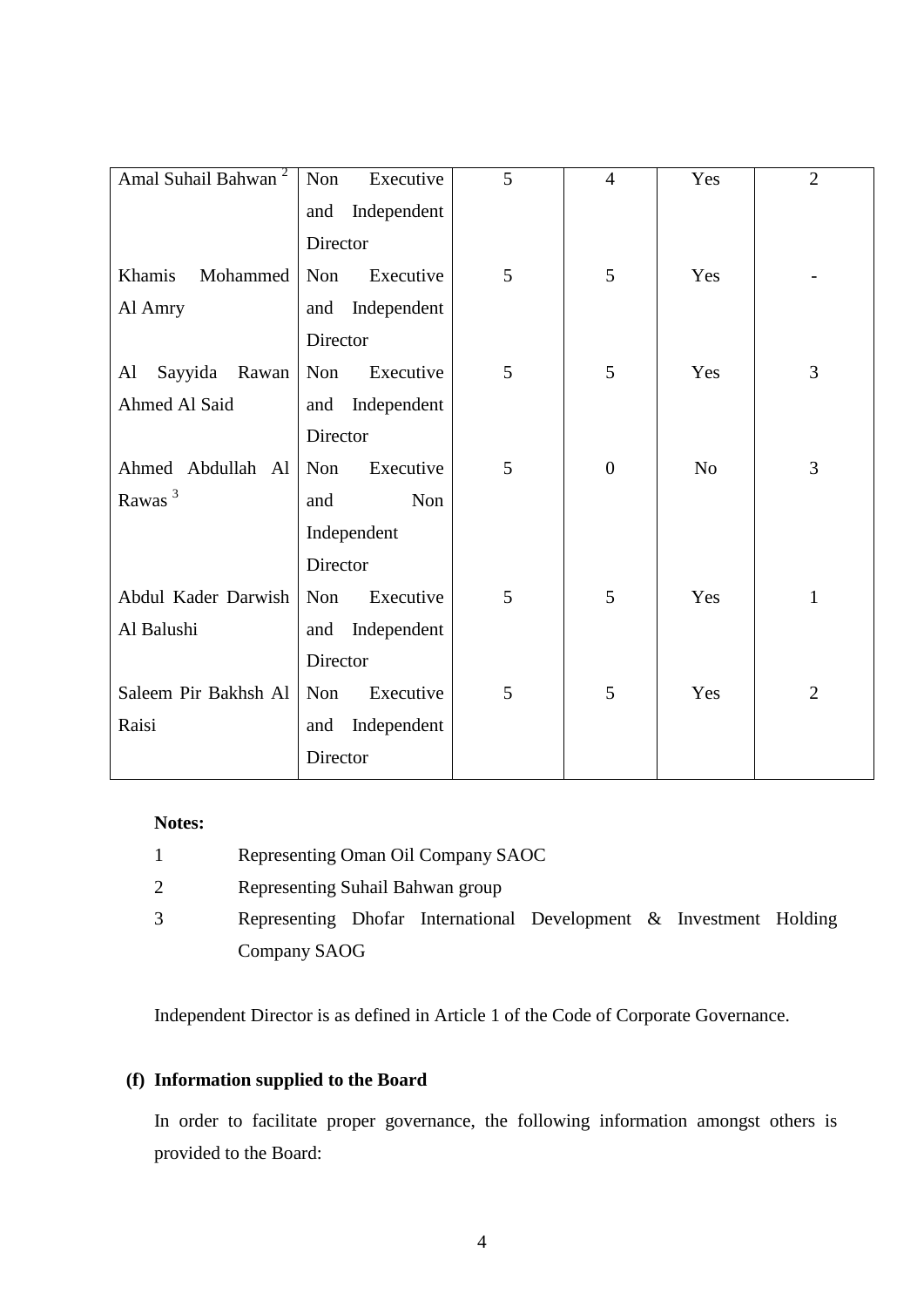- Review of annual operating plans of businesses, capital budgets, updates
- Quarterly results of the Company and its operating divisions or business segments
- Key discussion points at meeting of audit committee
- Materially important show cause, demand, prosecution and penalty notices
- Fatal or serious accidents or dangerous occurrences
- Any materially significant effluent or pollution problems
- Any materially relevant default in financial obligations to and by the Company or substantial non-payment for goods sold by the Company
- Any issue which involves possible public or product liability claims of a substantial nature
- Details of any joint venture or collaboration agreements
- Transactions that involve substantial payment towards goodwill, brand equity or intellectual property
- Significant labour problems and their proposed solutions
- Significant development in the human resources and industrial relations fronts
- Sale of material nature of investments, subsidiaries, assets which is not in the normal course of business
- Material details of foreign exchange exposure and the steps taken by management to limit the risks of adverse exchange rate movement and
- Non-compliance with any regulatory, statutory or listing requirements or shareholder services such as non-payment of dividend

The Board of Oman Oil Marketing Company (omanoil) is routinely presented with all information under the above heads whenever applicable and materially significant. These are submitted either as a part of the agenda papers well in advance of the Board meetings or are tabled in the course of the Board meetings or are tabled before the appropriate committees of the Board.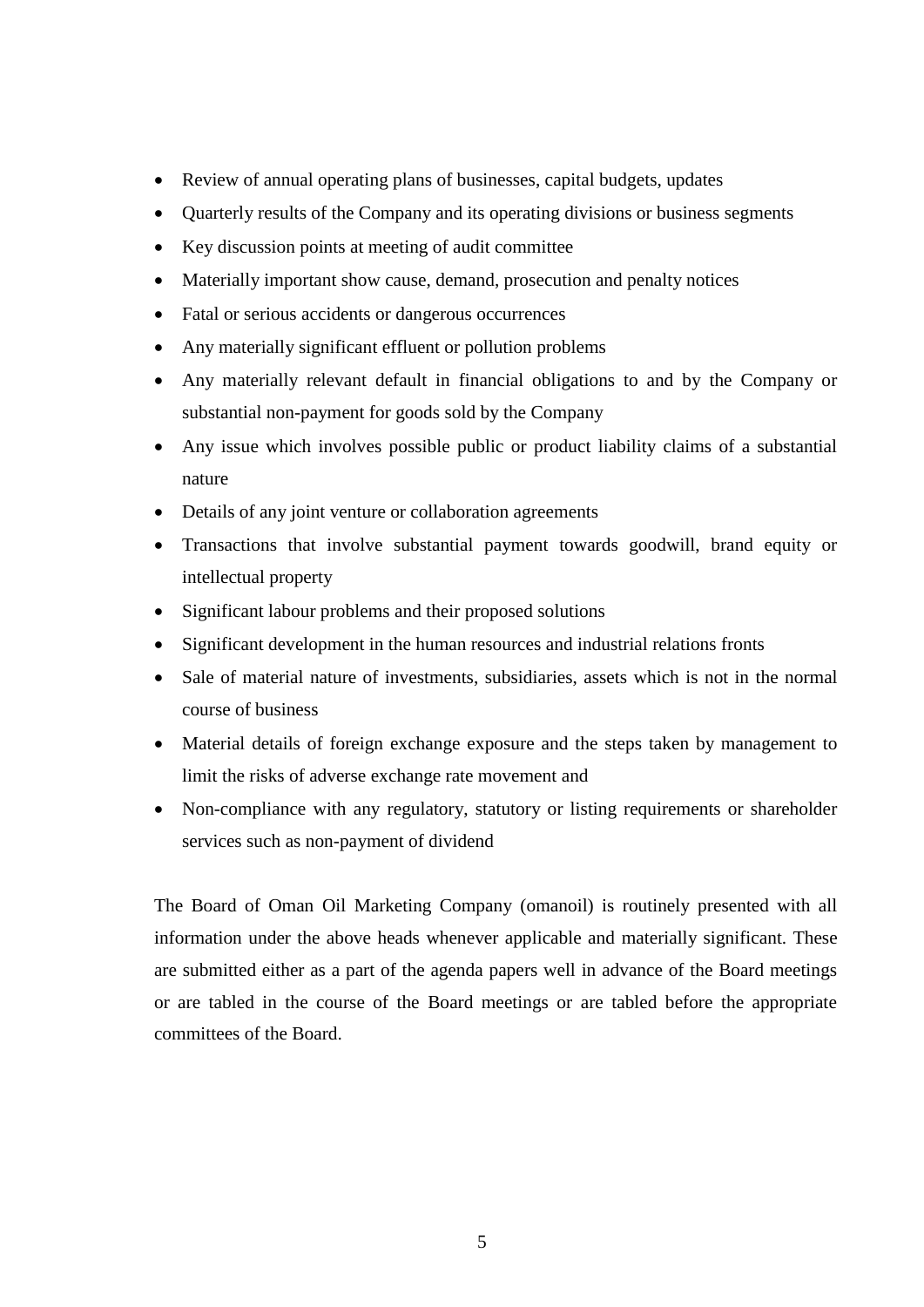The Board has, as required under the Corporate Governance guidelines, adopted internal regulations – these include adoption of principles, policies and procedures and practices for doing business and conducting affairs.

#### **(g) Materially significant related party transactions**

There have been no materially significant related party transactions, pecuniary transaction or relationships between Oman Oil Marketing Company (omanoil) and its Directors for the year ended December  $31<sup>st</sup>$ , 2012 that may have a potential conflict with the interests of the Company at large.

#### **(h) Remuneration of Directors: sitting fees, salary, remuneration and perquisites**

The remuneration policy is decided by the Board and approved in the Annual General Meeting with the intent of attracting and retaining the highest quality of industrialists/ professionals to provide the Company with the right kind of strategic directions and improve operational efficiencies. Non-executive directors are paid RO 500/- for sitting at Board of directors meeting and RO 400/- for other sub committees as sitting fees for every meeting attended. Apart from the sitting fees, non-executive directors are paid as remuneration such that the aggregate of such remuneration for the full Board does not exceed 5% of net adjusted profits for the year before appropriating such remuneration subject to maximum amount of RO 200,000/- . The fixed remuneration is pro-rated for the period directorship is held, if less than one year. The regulations laid down in the Commercial Companies Law and as laid down by the CMA in this respect are also complied with. Executive directors, if any, apart from their contractual benefits and performance linked pay (see section below) are not eligible for any sitting fees or fixed remuneration.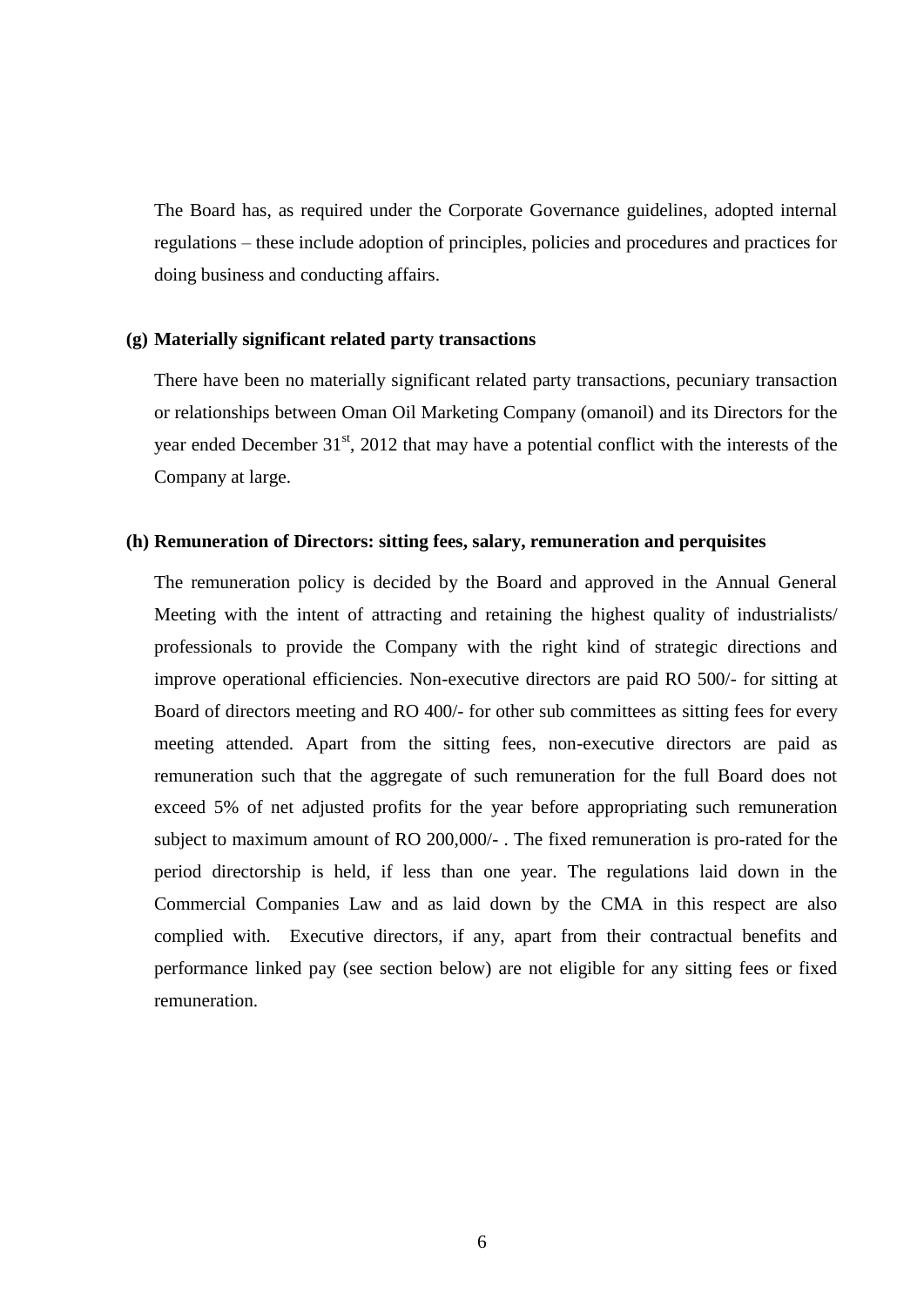Table 2 gives the details of the remuneration package of Directors

# **Table 2: Remuneration paid/payable to Directors during the year 2012 Omani Riyals**

| <b>Name</b><br>of          | <b>Sitting Fees</b> | <b>Others</b>            | <b>Remuneration</b> | <b>Total</b> |
|----------------------------|---------------------|--------------------------|---------------------|--------------|
| <b>Director</b>            |                     |                          |                     |              |
| Abdullah<br>Salim          | 2,900               |                          | 15,000              | 17,900       |
| Al Rawas 2                 |                     |                          |                     |              |
| Bashir<br>Mulham           | 2,700               |                          | 15,000              | 17,700       |
| Al Jarf <sup>2&amp;3</sup> |                     |                          |                     |              |
| Assilah Zaher Al           | 4,000               |                          | 15,000              | 19,000       |
| Harthy $1$                 |                     |                          |                     |              |
| Suhail<br>Amal             | 2,400               | $\overline{\phantom{0}}$ | 15,000              | 17,400       |
| Bahwan <sup>3</sup>        |                     |                          |                     |              |
| Khamis                     | 2,500               |                          | 15,000              | 17,500       |
| Mohammed<br>AI             |                     |                          |                     |              |
| Amry                       |                     |                          |                     |              |
| Sayyida<br>AI              | 4,900               |                          | 15,000              | 19,900       |
| Ahmed<br>Rawan             |                     |                          |                     |              |
| $1\&2$<br>Al-Said          |                     |                          |                     |              |
| Ahmed Abdullah             |                     |                          | 15,000              | 15,000       |
| Al Rawas                   |                     |                          |                     |              |
|                            |                     |                          |                     |              |
| Abdul<br>Kader             | 4,900               |                          | 15,000              | 19,900       |
| Darwish<br>AI              |                     |                          |                     |              |
| Balushi 1&2                |                     |                          |                     |              |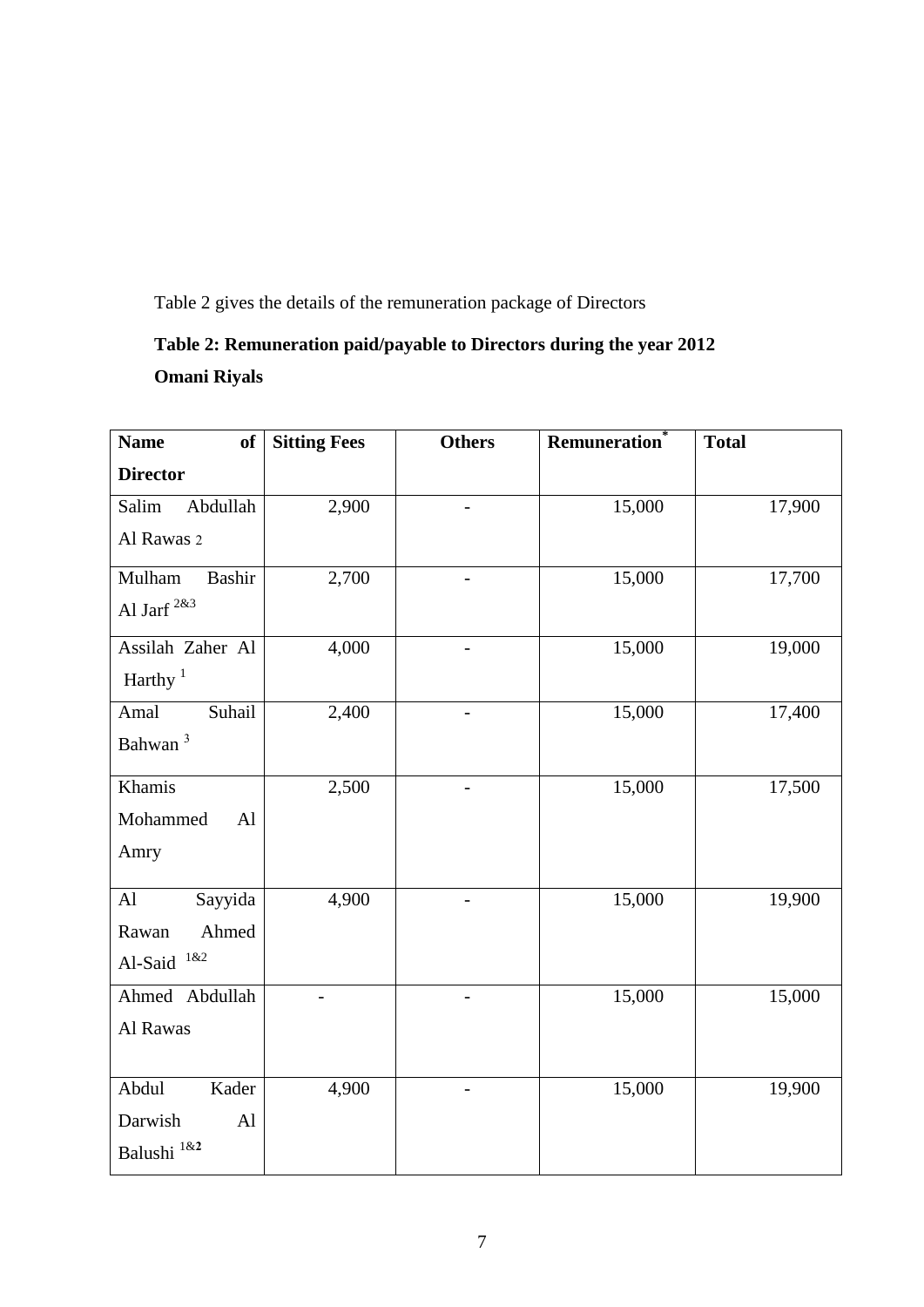| SaleemPir Bakhsh | 2,900  | - | 15,000  | 17,900  |
|------------------|--------|---|---------|---------|
| Al Raisi $3$     |        |   |         |         |
|                  | 27,200 | ۰ | 135,000 | 162,200 |

#### **Notes:**

- 1 Includes sitting fees for Audit committee meetings
- 2 Includes sitting fees for Board Investment Committee meetings
- 3 Includes sitting fees for Remuneration Committee meetings
- \* The remuneration for the year ended December  $31<sup>st</sup>$  2012 will be paid to the nonexecutive directors after adoption of accounts by shareholders at the Annual General Meeting to be held on March  $27<sup>th</sup>$  2013 at 3 pm.

### **(i) Directorships in other listed companies and memberships of other committees**

Table 3 gives details of Board members' Directorships in other listed companies and memberships of other committees

|                  | Table 3: Particulars of Directorships in other SAOG Companies & memberships of |
|------------------|--------------------------------------------------------------------------------|
| other committees |                                                                                |

| <b>Name</b><br><b>of</b><br>the | <b>Other Directorships</b> |                 | <b>Other Committee</b> |                 |
|---------------------------------|----------------------------|-----------------|------------------------|-----------------|
| <b>Director</b>                 |                            |                 | memberships            |                 |
| A.                              | Name of the company        | <b>Position</b> | <b>Committee</b>       | <b>Position</b> |
| Salim Abdullah Al               | Galfar<br>Engineering $\&$ | Member          | Executive              | Member          |
| Rawas                           | Contracting Co SAOG        |                 | Committee              |                 |
|                                 |                            |                 |                        |                 |
| Mulham Bashir Al                | None                       | N/A             | N/A                    | N/A             |
| Jarf                            |                            |                 |                        |                 |
|                                 |                            |                 |                        |                 |
| Assilah bint Zaher              | None                       | N/A             | N/A                    | N/A             |
| Al Harthy                       |                            |                 |                        |                 |
|                                 |                            |                 |                        |                 |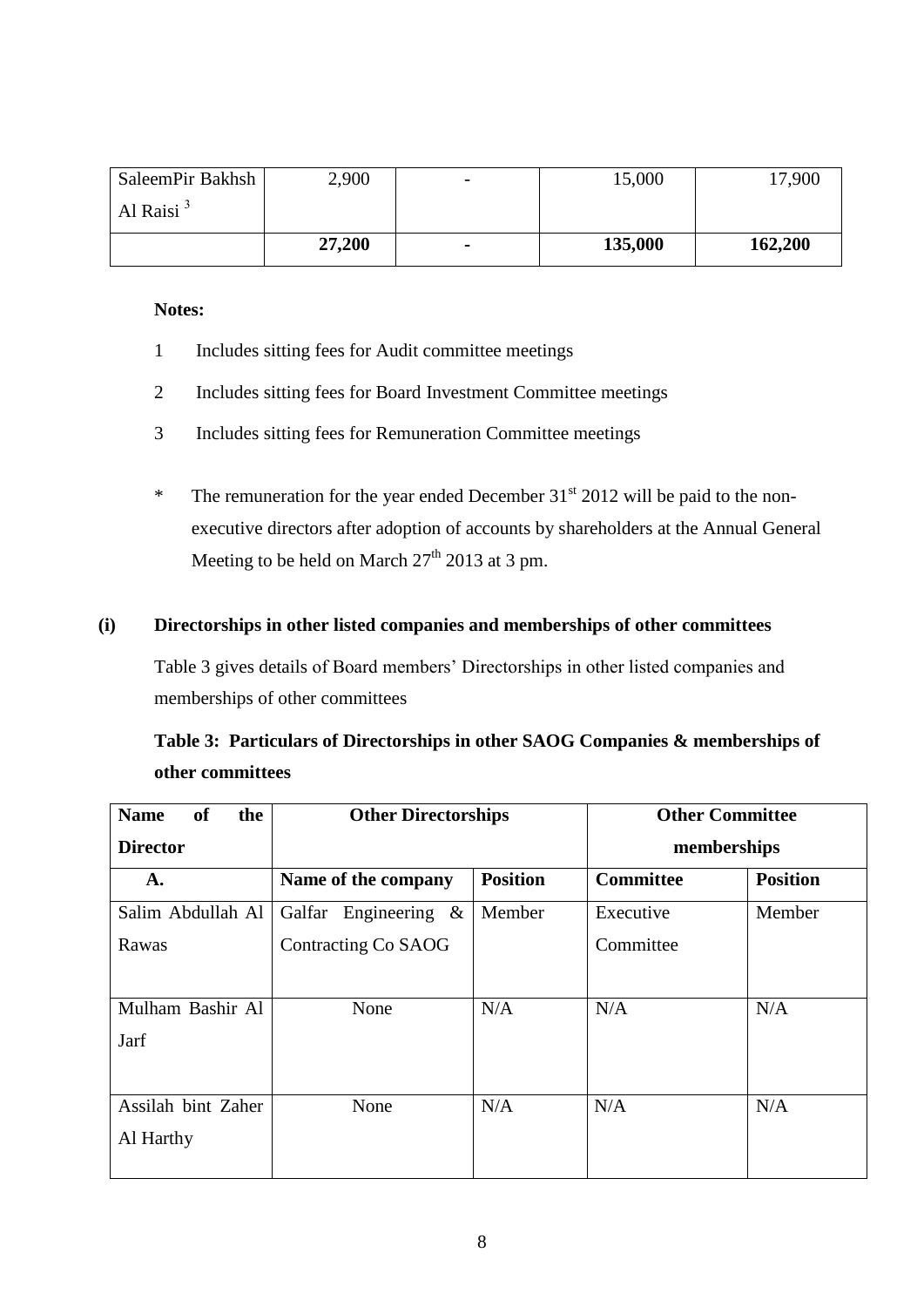| Amal bint Suhail | Ceramics<br>Co.<br>Oman        | Chairperson | N/A                              | N/A         |
|------------------|--------------------------------|-------------|----------------------------------|-------------|
| Bahwan           | <b>SAOG</b>                    |             |                                  |             |
|                  |                                |             |                                  |             |
|                  | <b>National Pharmaceutical</b> | Director    | N/A                              | N/A         |
|                  | Industries Co. SAOG            |             |                                  |             |
|                  |                                |             |                                  |             |
| Khamis<br>bin    | None                           | N/A         | N/A                              | N/A         |
|                  |                                |             |                                  |             |
| Mohammed<br>AI   |                                |             |                                  |             |
| Amry             |                                |             |                                  |             |
|                  |                                |             |                                  |             |
| Al Sayyida Rawan | National Bank of Oman          | Member      | <b>Audit Committee</b>           | Chairperson |
| Ahmed Al-Said    |                                |             | Executive                        | Member      |
|                  |                                |             | Committee                        |             |
|                  |                                |             |                                  |             |
|                  |                                | Executive   | Executive &                      |             |
|                  | <b>ONICH Holding SAOG</b>      | Director    | Investment                       | Member      |
|                  |                                |             | Remuneration &<br>Human Resource |             |
|                  |                                |             |                                  |             |
|                  |                                |             |                                  |             |
|                  | <b>Oman Orix Leasing</b>       | Vice        | Executive                        | Chairperson |
|                  |                                | Chairman    | Committee                        |             |
|                  |                                |             |                                  |             |
|                  |                                |             |                                  |             |
|                  |                                |             |                                  |             |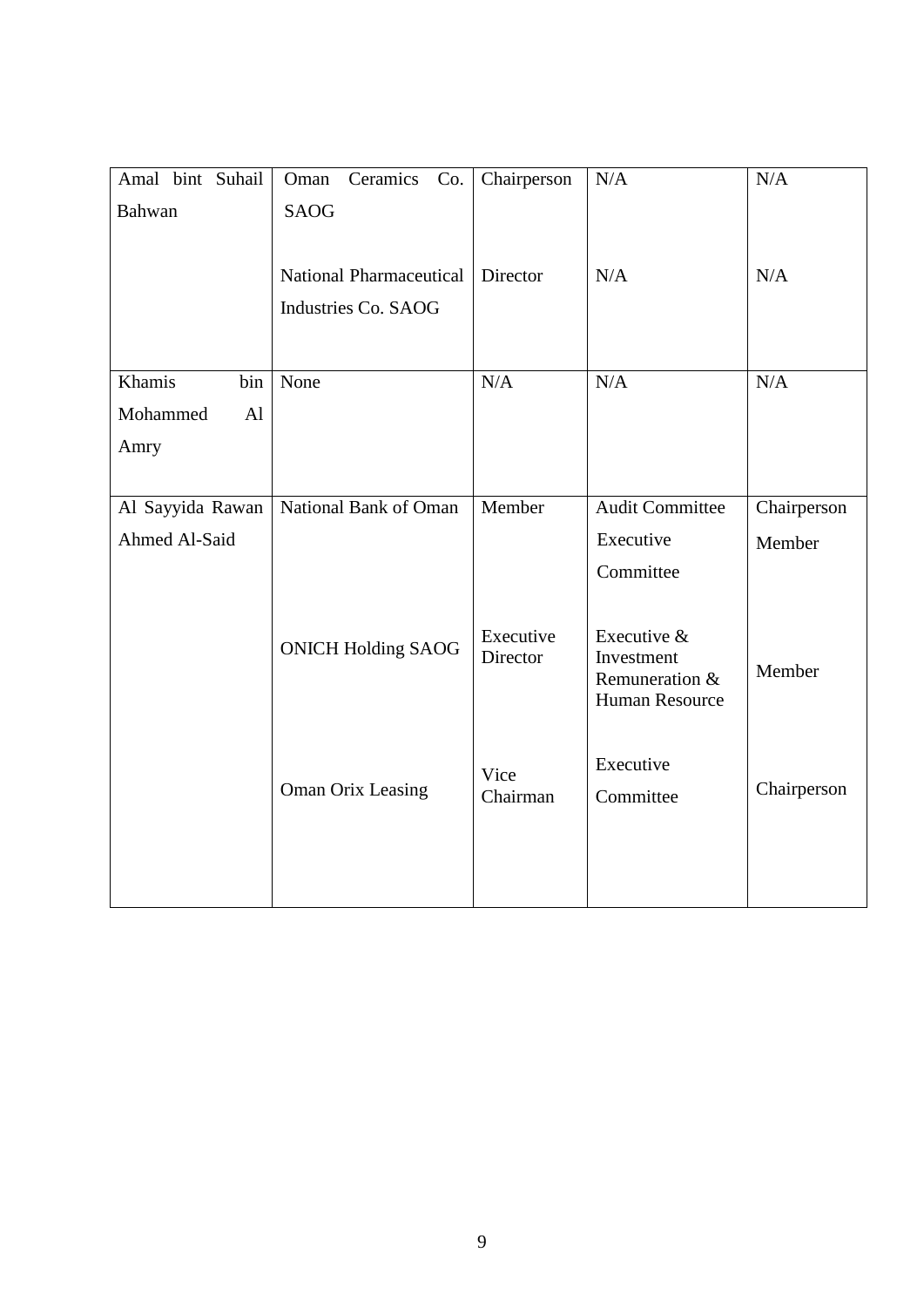| Abdullah<br>Ahmed | International<br>Dhofar | Director | N/A                    | N/A      |
|-------------------|-------------------------|----------|------------------------|----------|
| Al Rawas          | Development<br>&        |          |                        |          |
|                   | Investment<br>Holding   |          |                        |          |
|                   | <b>Company SAOG</b>     |          |                        |          |
|                   |                         |          |                        |          |
|                   | Dhofar Cattle Feed Co   | Vice     | N/A                    | N/A      |
|                   | <b>SAOG</b>             | Chairman |                        |          |
|                   |                         |          |                        |          |
|                   | Salalah Flour Mills Co  | Vice     | Audit                  | Chairman |
|                   | <b>SAOG</b>             | Chairman |                        |          |
|                   |                         |          |                        |          |
|                   |                         |          |                        |          |
| Abdul<br>Kader    | <b>Oman Ceramics Co</b> | Director | <b>Audit Committee</b> | Chairman |
| Darwish<br>AI     |                         |          | Executive              | Member   |
| Balushi           |                         |          | Committee              |          |
| Saleem Pir Bakhsh | Oman Flour Mill SAOG    | Director | Executive<br>$\&$      | Member   |
|                   |                         |          |                        |          |
| Al Raisi          |                         |          | Investment             |          |
|                   |                         |          | Committee              |          |
|                   | Muscat Gas Co. SAOG     | Director | <b>Audit Committee</b> | Member   |
|                   |                         |          |                        |          |

### **(j) Disclosures by the Board members**

All details relating to financial and commercial transactions where Directors may have a pecuniary interest are provided to the Board, and the interested Directors neither participate in the discussion, nor do they vote on such matters.

### **(k) Committees of the Board**

### **1) Audit Committee**

The Audit Committee comprises of three (3) non-executive and independent directors. The members are as follows: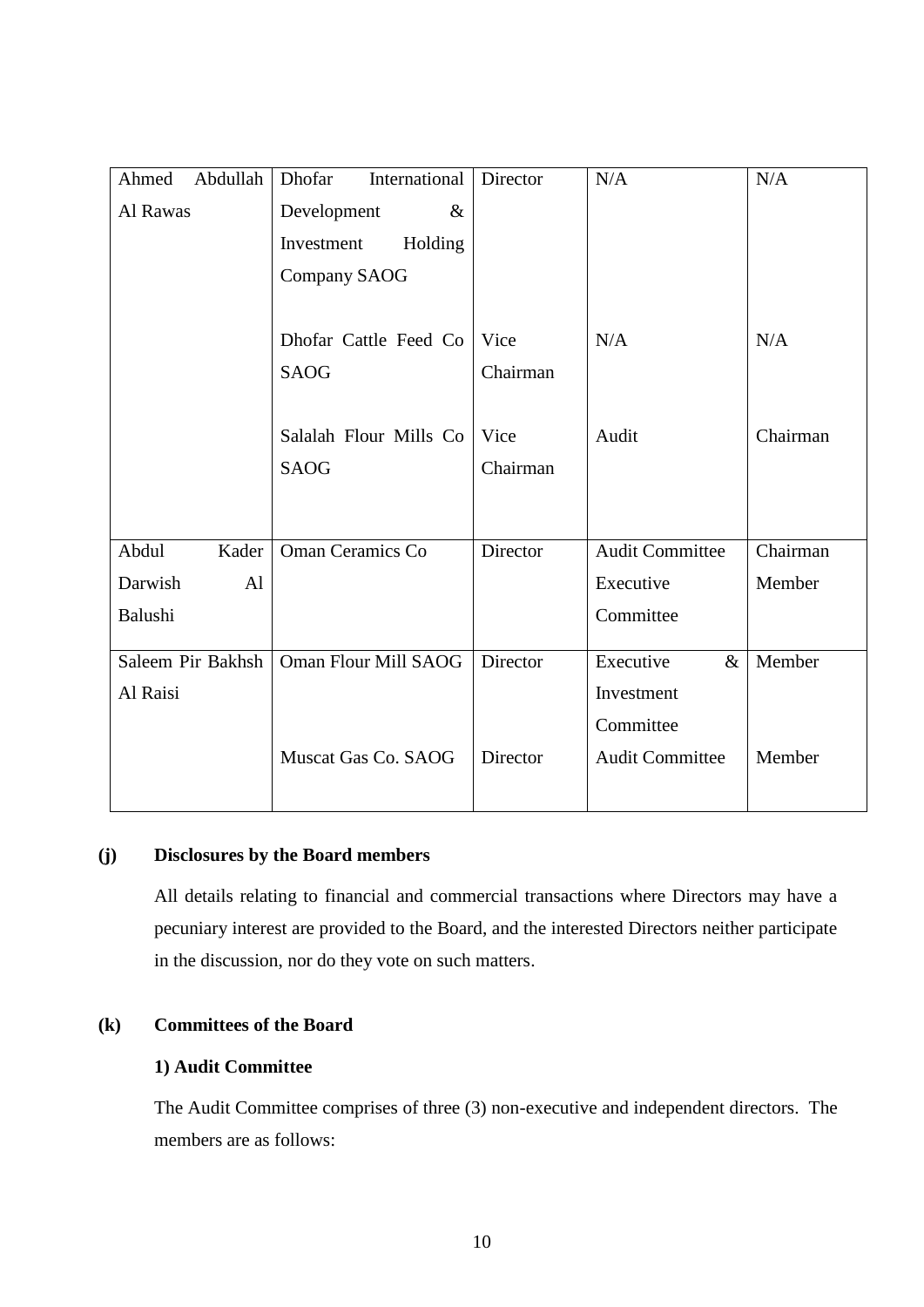| Name                           | Position |
|--------------------------------|----------|
| Abdul Kader Darwish Al Balushi | Chairman |
| Al Sayyida Rawan Ahmed Al-Said | Member   |
| <b>Assilah Zaher Al Harthy</b> | Member   |

The Company continue to derive immense benefit from the deliberation of the Audit Committee comprising of three Non-Executive Directors – Mr. Abdul Kader Darwish Al Balushi (Chairman), Al Sayyida Rawan Ahmed Al Said and Ms. Assilah bint Zaher Al Harthy who are eminent professionals knowledgeable in finance, accounts and company law. The Chief Internal Auditor serves as the secretary to the Audit Committee. The CEO and Chief Internal Auditor are permanent invitee to the meeting. The Chairman of the audit committee meeting, at the Board meeting, briefs the Board of the outcomes at the audit committee meeting, and these are discussed at the Board meeting.

Among the principal functions and duties of the Audit Committee are as follows:

- Overseeing the Company's financial reporting process and disclosure of financial information to ensure that the financial statements are correct, sufficient and credible;
- Recommending the appointment and removal of external auditor, fixation of audit fee and approval for payment of any other services;
- Reviewing with management and external and internal auditors, the adequacy of internal control systems;
- Reviewing the Company's financial and risk management policies; and
- Examining reasons for substantial default in the payment to depositors, bond holders, shareholders (in case of non-payment of declared dividends) and creditors, if any;

Further details on the Audit Committee including its activities during the year under review are contained in the Audit Committee report of this Annual Report.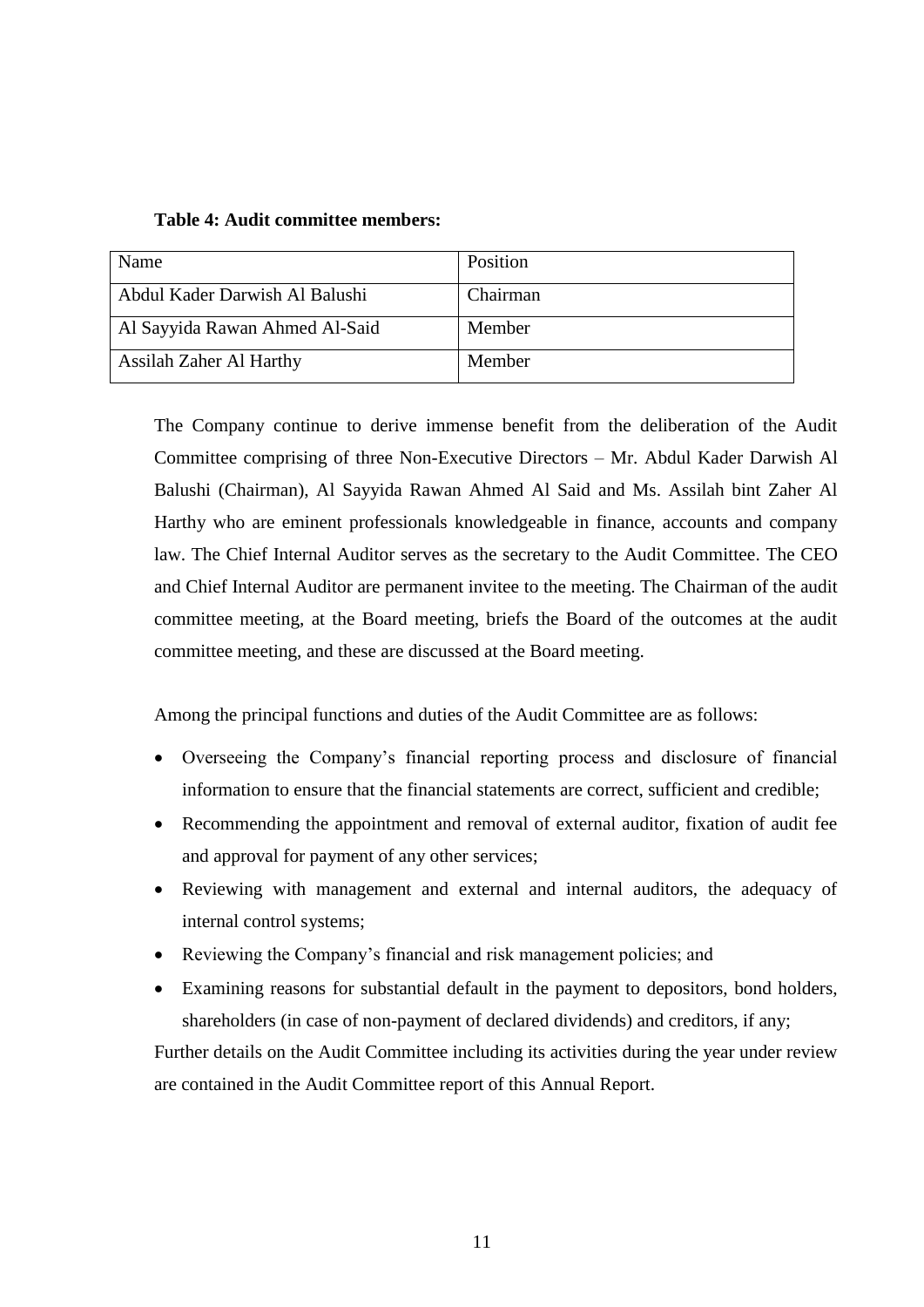#### **2) Board Investment Committee**

The Investment Committee is comprises of four (4) Non-Executive Directors (two of whom are independent):

- a) Salim Abdullah Al Rawas Chairman
- b) Al Sayidda Rawan Ahmed Al Said
- c) Mulham Bashir Al Jarf
- d) Abdul Kader Darwish Al Balushi

The Board secretary also serves as the secretary to the Board Investment Committee and the Chief Executive Officer is a permanent invitee to the meeting.

The principle functions and duties of the Investment Committee are as follows:

- To deliberate, review and recommend for approval of the Board on the merits of any new businesses to be set up or acquired or any investment proposal submitted to the Company.
- To carry out any other functions as may be delegated and authorised by the Board.
- There was one (1) investment committee meeting held during the year.

#### **3) Board Remuneration Committee**

The Company sets up a Remuneration Committee in 2011 and comprises of three (3) Non-Executive Directors (two of whom are independent):

- a) Mulham Bashir Al Jarf Chairman
- b) Amal bint Suhail Bahwan
- c) Saleem Pir Bakhsh Al Raisi

The Head of Human Resources and Corporate Affairs serves as the secretary to the Remuneration Committee and the Chief Executive Officer is the permanent invitee to the meeting.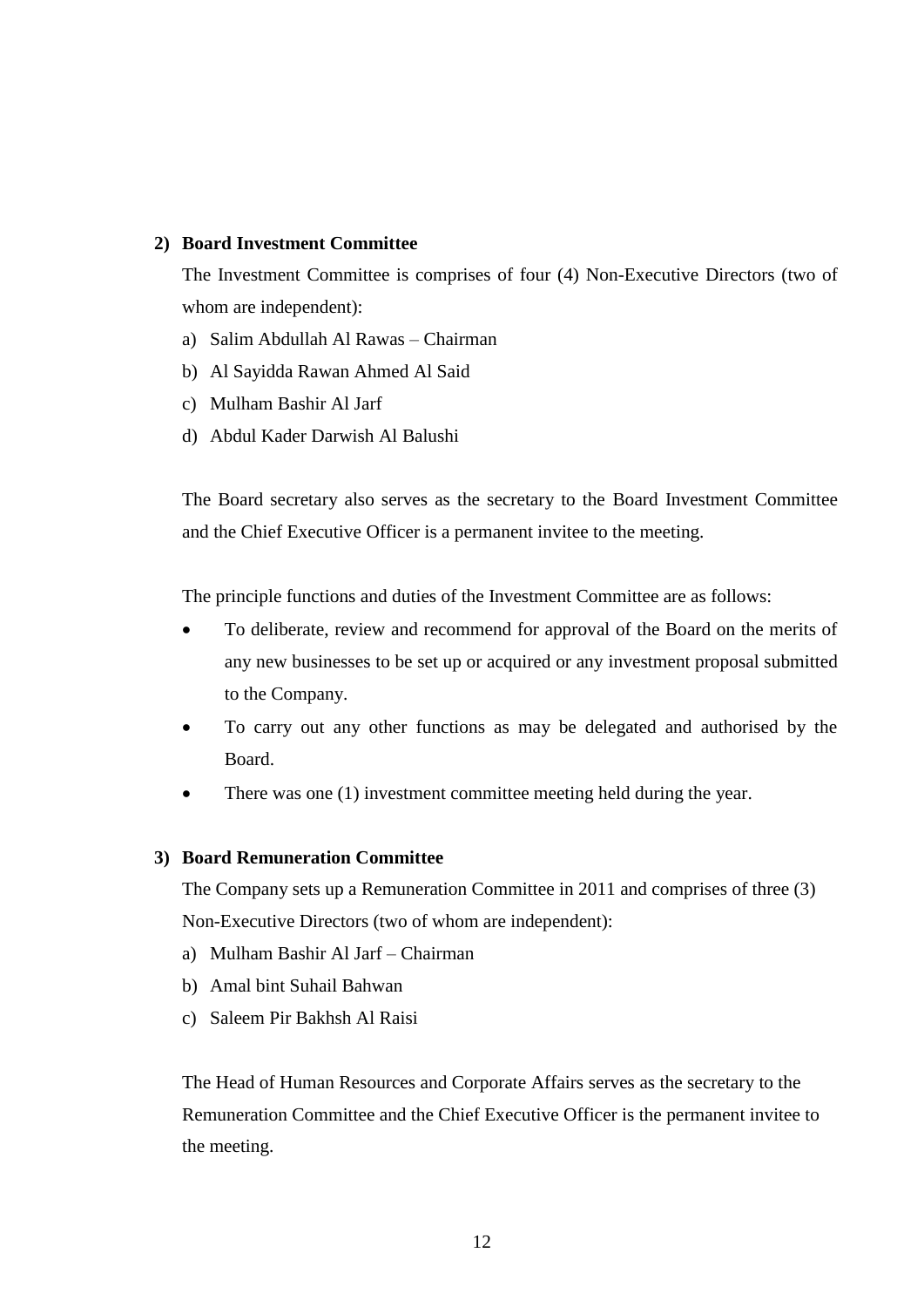Among the principle functions and duties of the Investment Committee are as follows:

- In the case of the CEO, recommending to the Board the appointment, remuneration, reward framework, KPI as well as assessment thereof.
- In the case of the Executive Management and based on the recommendation of the CEO, approving the appointment, remuneration, reward framework, and key performance indicators (KPI) as well as assessment thereof
- Ensuring an appropriate succession plan is in place at all times for the CEO and Executive Management.
- Reviewing the qualifications and work experience of any individual being nominated to be appointed to the Executive Management.
- Reviewing and oversee human resource policies and Omanisation plans.
- Reviewing and ensure the existence of a remuneration framework that adequately addresses Company needs in attracting and retaining competent employees taking into account market trends and practices.
- Interviewing any member of the Executive Management upon resignation or termination from the Company.

### **MANAGEMENT & REMUNERATION**

Recruitment and remuneration of the CEO is finalised by the Board or a sub-committee of the Board.

With respect to the selection of the key executives (other than contractors), a selection process applied within the Company is used. The job of each executive and each other salaried employee of the Company is assigned an internal ''job level'' designation, based on the person's duties and responsibilities, the degree of special skill and knowledge required and other similar factors. Each job level is assigned a job rate. This job rate is determined with reference to surveys and other conditions. This system is in widespread use within the industry and adjusted from time to time. The same applies for evaluation of staff where a comprehensive performance appraisal system is implemented.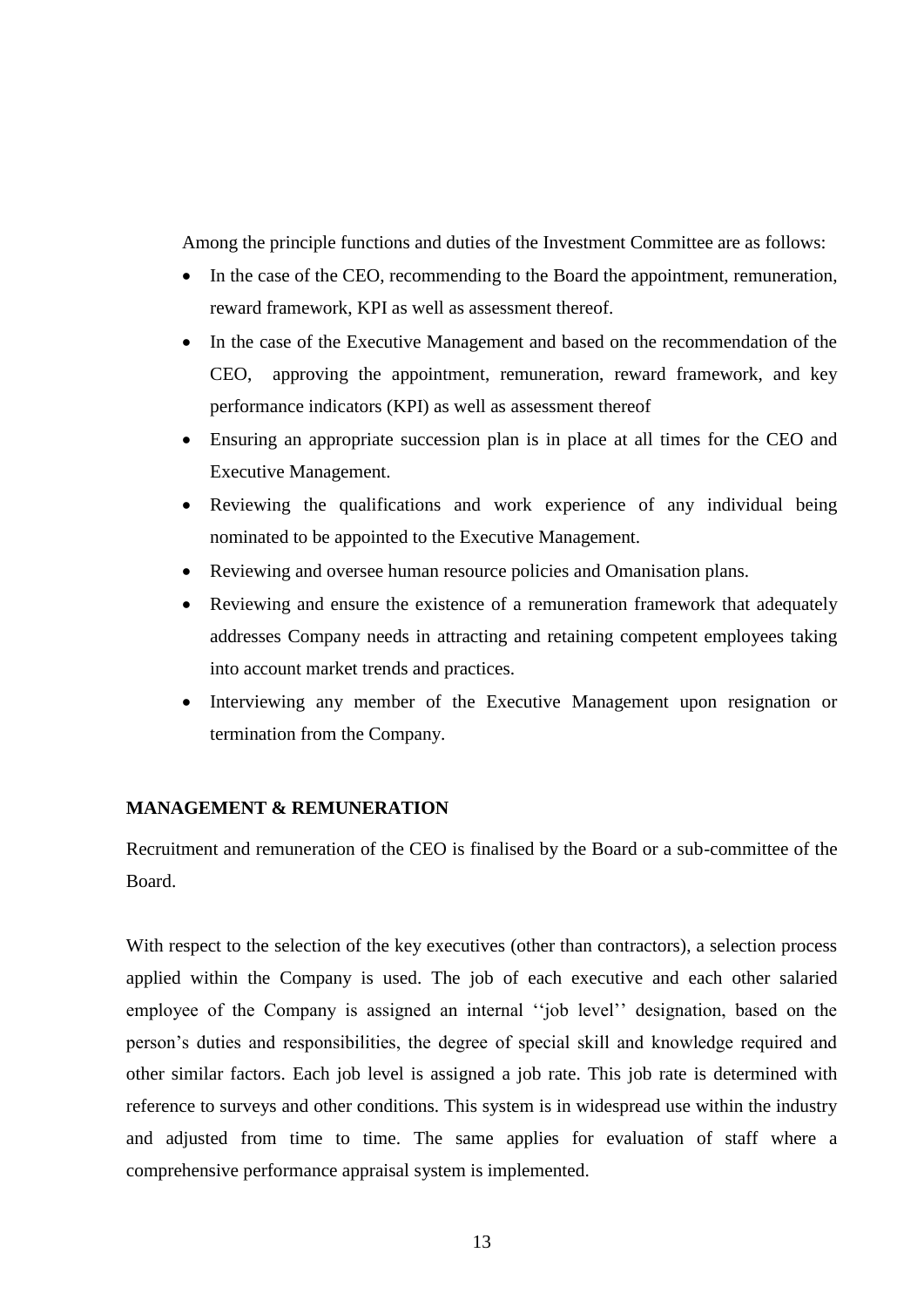The remuneration package of executives, other than those recruited as contractors, is made up of basic salary, annual bonus, contributions to Provident Fund/PASI and additional allowances and perquisites. The annual bonus is determined with reference to the extent of achievements against challenging performance targets. The targets taken into account include financial, operational, social and environmental objectives. Table 5 lists the names of the current senior management team.

| <b>Table 5: Senior Management Team</b> |                                                   |     |                                         |             |
|----------------------------------------|---------------------------------------------------|-----|-----------------------------------------|-------------|
| <b>Name</b><br><b>Designation</b>      |                                                   | Age | Qualification                           | Date of     |
|                                        |                                                   |     |                                         | Joining the |
|                                        |                                                   |     |                                         | Company     |
| <b>Omar Ahmed Salim</b>                | <b>Chief Executive Officer</b>                    | 58  | Msc (Engineering),                      | $1-Apr-06$  |
| Qatan                                  |                                                   |     | <b>MBA</b>                              |             |
| <b>Ahmad Kamel</b><br>Mahmud           | General Manager -<br><b>Aviation &amp; Marine</b> | 47  | <b>BSc</b> in Mechanical<br>Engineering | 16-Dec-08   |
| Raja Shahreen Othman                   | General Manager -<br>Finance & Accounts           | 45  | B.Com, CA, CPA                          | $1-Nov-07$  |
| Faisal Abdulaziz Said                  | General Manager-                                  | 41  | <b>B.Eng</b> (Mechanical)               | 11-Feb-08   |
| Al Shanfari                            | <b>Engineering, Operations</b><br>and HSSE        |     |                                         |             |
| Nabeel Salim Said Al                   | General Manager -                                 | 40  | B.Eng (Civil),                          | $6$ -Oct-08 |
| Ruwaidhi                               | Business Development,                             |     | M.Eng (Industrial)                      |             |
|                                        | Lubricants & Commercial                           |     |                                         |             |
| <b>Mohammed Amor</b>                   | General Manager - IT, &                           | 46  | <b>B.Eng</b> (Electronics               | $1-Dec-08$  |
| Rashid Al Barwani                      | <b>Strategic Planning</b>                         |     | & Computer)                             |             |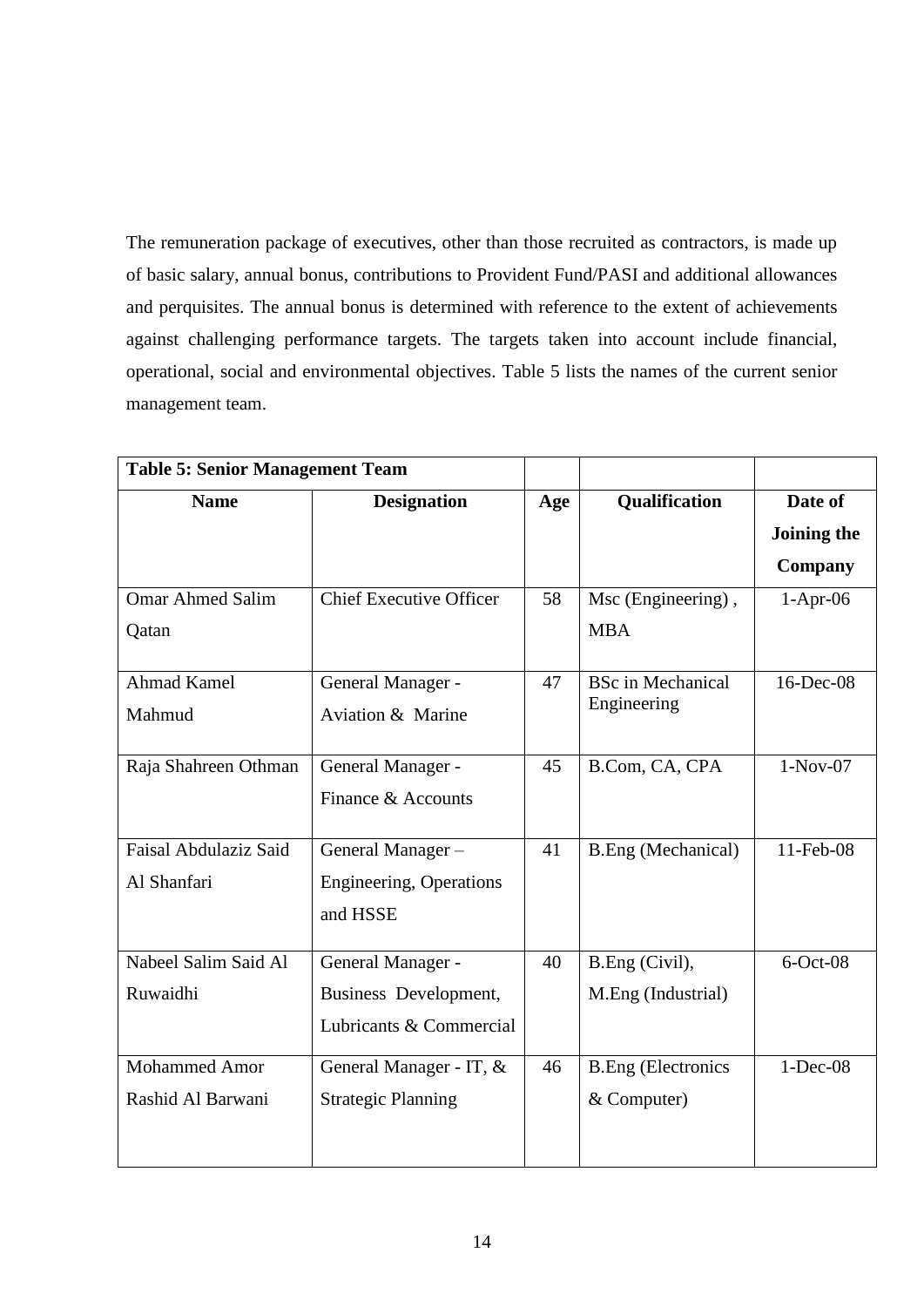| Hussain Jama Al Ishaqi | General Manager - Retail      | 44 | $MBA & MSc$ in            | $1-Oct-07$  |
|------------------------|-------------------------------|----|---------------------------|-------------|
|                        |                               |    | Geographic                |             |
|                        |                               |    | Information for           |             |
|                        |                               |    | Development (GID)         |             |
| Hussain Abdul Latif Al | <b>Acting General Manager</b> | 37 | <b>ACCA &amp; HND Bus</b> | 23 Feb 2008 |
| Balushi                | HR, Procurement $&$           |    | Admin                     |             |
|                        | Corporate Affairs             |    |                           |             |

During the year 2012 the total cost of the top five executives of the Company was approximately RO 566,028 (Bonus for 2011 paid in 2012 is included in this amount.)

### **SHAREHOLDERS**

### **(a) Means of communication with shareholders and investors**

The Company has its own website and all vital information relating to the Company, its business and performance, including quarterly results and official press releases which are posted for all interested parties. The Company's website address is www.oomco.com. The detailed and full set of quarterly results are also posted on the Muscat Securities Market (MSM) website www.msm.gov.om as also made available to any shareholder requesting the same to the Company or the MSM.

The summary of quarterly, half-yearly and annual results of the Company's performance together with the Director's report outlining the business performance, current issues and concerns as also other communication to shareholders (notice of general meetings, dividend payment) are published in leading newspapers both Arabic and English. The Directors scrutinise these announcements at their Board meetings prior to publication to ensure that they are accurate and present a clear assessment of the Company's affairs.

Furthermore, the Company entertains specific meetings with analysts and shareholders, upon request and as appropriate.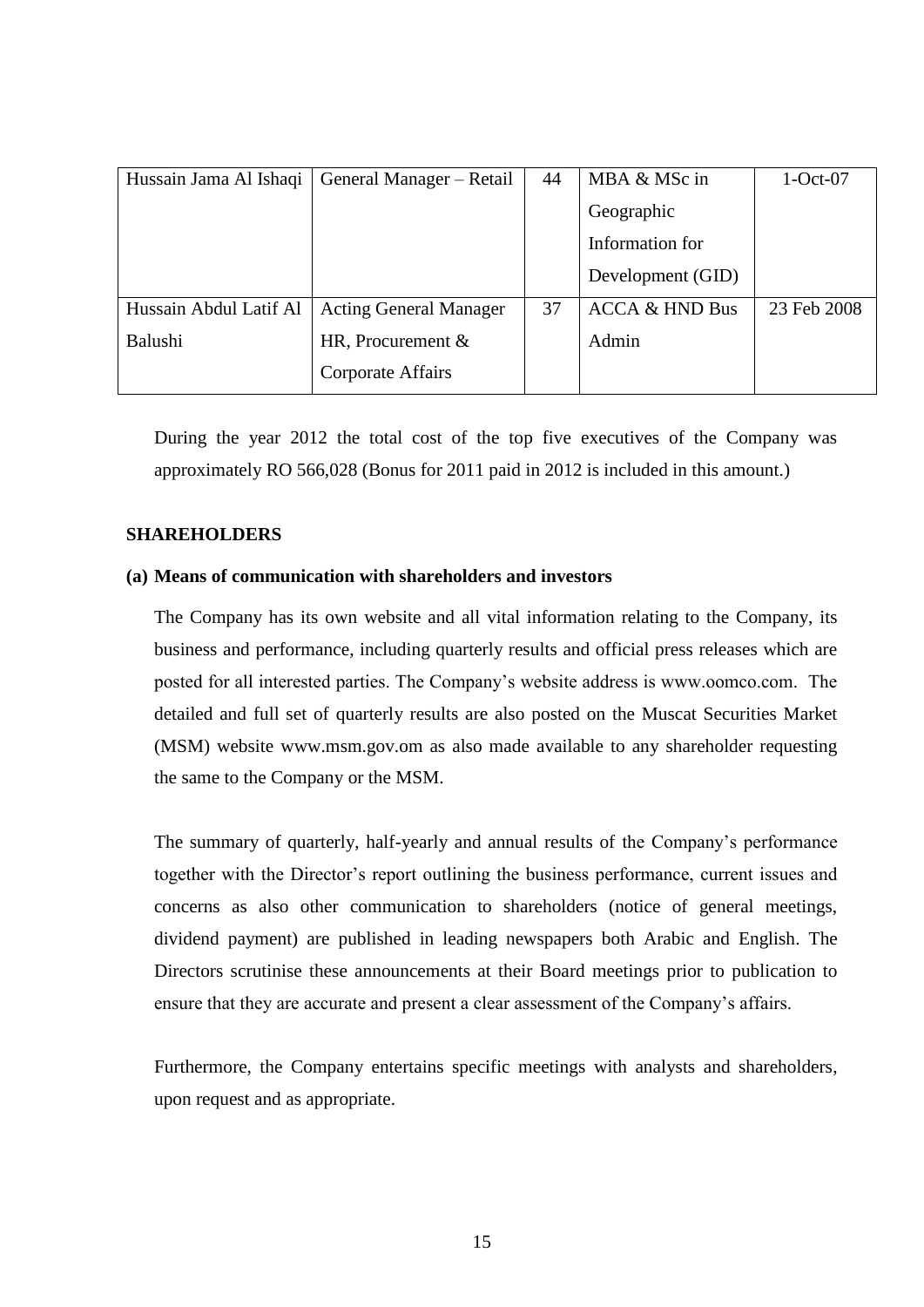#### **(b) Dividend policy**

The Company's dividend policy is to remit the optimum amount of profit, in any operating year, to shareholders. If, in accordance with the business plans, funds and profits were likely to be available, the Company would like to pay a dividend. In line with this policy, the Company is expected to pay a dividend for the year 2012 in April 2013. The dividend payout would take into account major investment plans, working capital requirements or other constraints.

#### **(c) Details of non-compliance by the Company**

The Company has been fully compliant with all matters relating to the capital market and the listing arrangements and no penalties or strictures have been imposed on the Company by the CMA/MSM or any statutory authority during the period of this report.. The Company is also in full compliance with the Corporate Governance Code.

#### **(d) General body meetings**

The Company's Annual Report together with the Notice cum Agenda for the Annual General Meeting (AGM) contain sufficient written clarifications on each item on the agenda of the AGM so that shareholders are suitably briefed on matters that are to be discussed to enable their effective participation there at. The Directors encourage shareholders to attend and participate in the Annual General Meeting. Questions posed are, where possible, answered in detail either at the General Meeting itself or thereafter. Shareholders are welcomed to raise queries by contacting the Company at any time throughout the year and not just at the General Meetings.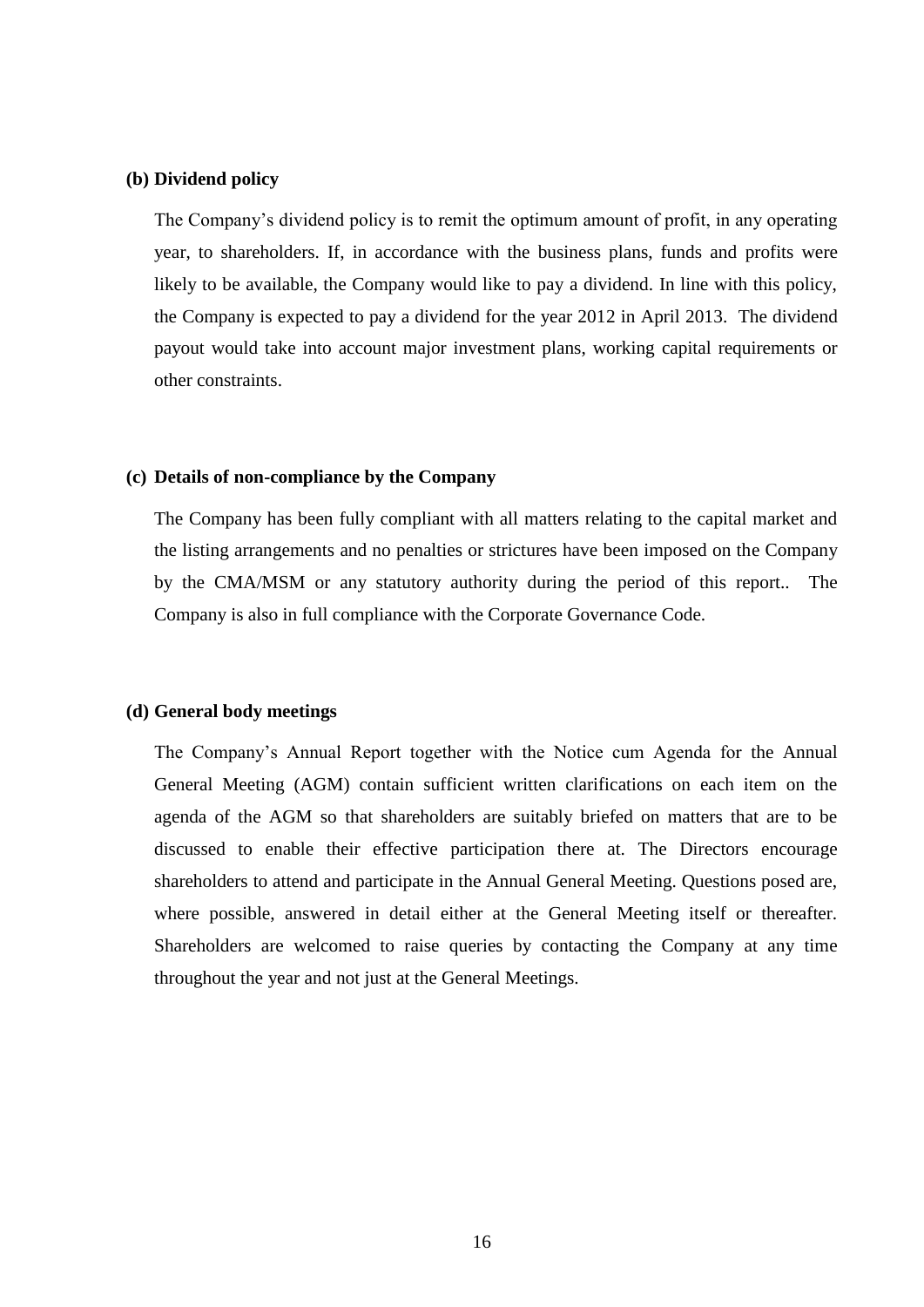Details of the last three Annual General Meetings are given in Table 6

| <b>Financial</b> | year     | Date             | <b>Time</b>       | Venue                       |
|------------------|----------|------------------|-------------------|-----------------------------|
| (ended)          |          |                  |                   |                             |
| 31st             | December | 31 <sup>st</sup> | 12.00 PM<br>March | Sindbad ballroom at Crowne  |
| 2009             |          | 2010             |                   | Plaza Hotel, Qurum          |
| 31st             | December | 28 <sup>th</sup> | March<br>3.00 PM  | Assifah<br>Meeting<br>Room, |
| 2010             |          | 2011             |                   | Shangri-la Barr Al Jissah   |
|                  |          |                  |                   | Hotel                       |
| 31st             | December | $24^{\text{th}}$ | March<br>3.00 PM  | Sindbad Ballroom at Crowne  |
| 2011             |          | 2012             |                   | Plaza Hotel, Qurum          |

**Table 6: Date, time and venue of the last three AGMs**

The Annual General Meeting for the financial year ended December  $31<sup>st</sup>$  2012 is scheduled to be held as per details below:

| <b>Date</b> | : March $27^{th}$ 2013                                  |
|-------------|---------------------------------------------------------|
|             | <b>Venue</b> : Al Mandaloon Ballroom, Crown Plaza Hotel |
|             | $Time \qquad : \qquad 3.00 \text{ PM}$                  |

### **(e) Stock Data**

Table 7 gives the monthly high and low prices and volumes of Oman Oil Marketing company (omanoil) shares at the Muscat Securities Market (MSM) for the year ended December  $31<sup>st</sup>$  2012.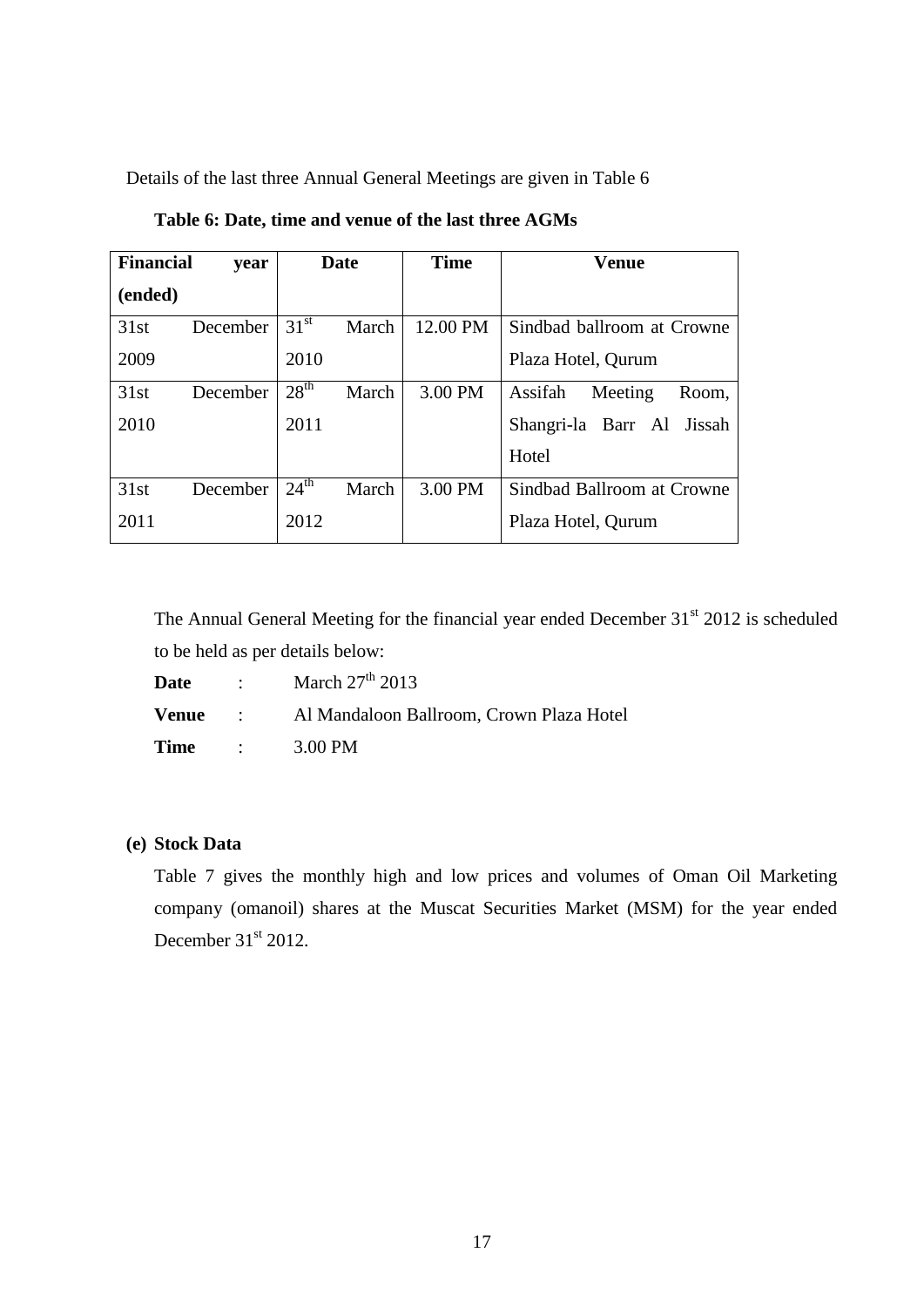| <b>Month 2012</b> | High  | Low   | <b>Volume</b> |
|-------------------|-------|-------|---------------|
| January           | 1.800 | 1.620 | 136,686       |
| February          | 1700  | 1.624 | 73,280        |
| March             | 1.700 | 1.600 | 770,291       |
| April             | 1.700 | 1.600 | 657,957       |
| May               | 1.700 | 1.600 | 69,466        |
| June              | 1.811 | 1.700 | 58,255        |
| July              | 1.865 | 1.800 | 136,500       |
| August            | 1.860 | 1.680 | 115,991       |
| September         | 1.870 | 1.860 | 131,949       |
| October           | 1.910 | 1.800 | 153,132       |
| November          | 1.915 | 1.892 | 91,331        |
| December          | 2.100 | 1.915 | 71,800        |

**Table 7: Monthly share price data and volumes at the Muscat Securities Market (MSM)** 

**Note:** High and low are in Rial Omani per traded share. Volume is the total monthly volume of trade (in numbers) in Oman Oil Marketing shares on the MSM.

## **Performance in comparison to broad based service sector index of Muscat Securities Market**

Chart A plots the performance of the Company's shares against the broad based Services sector index of the Muscat Securities Market (MSM) for the year 2012.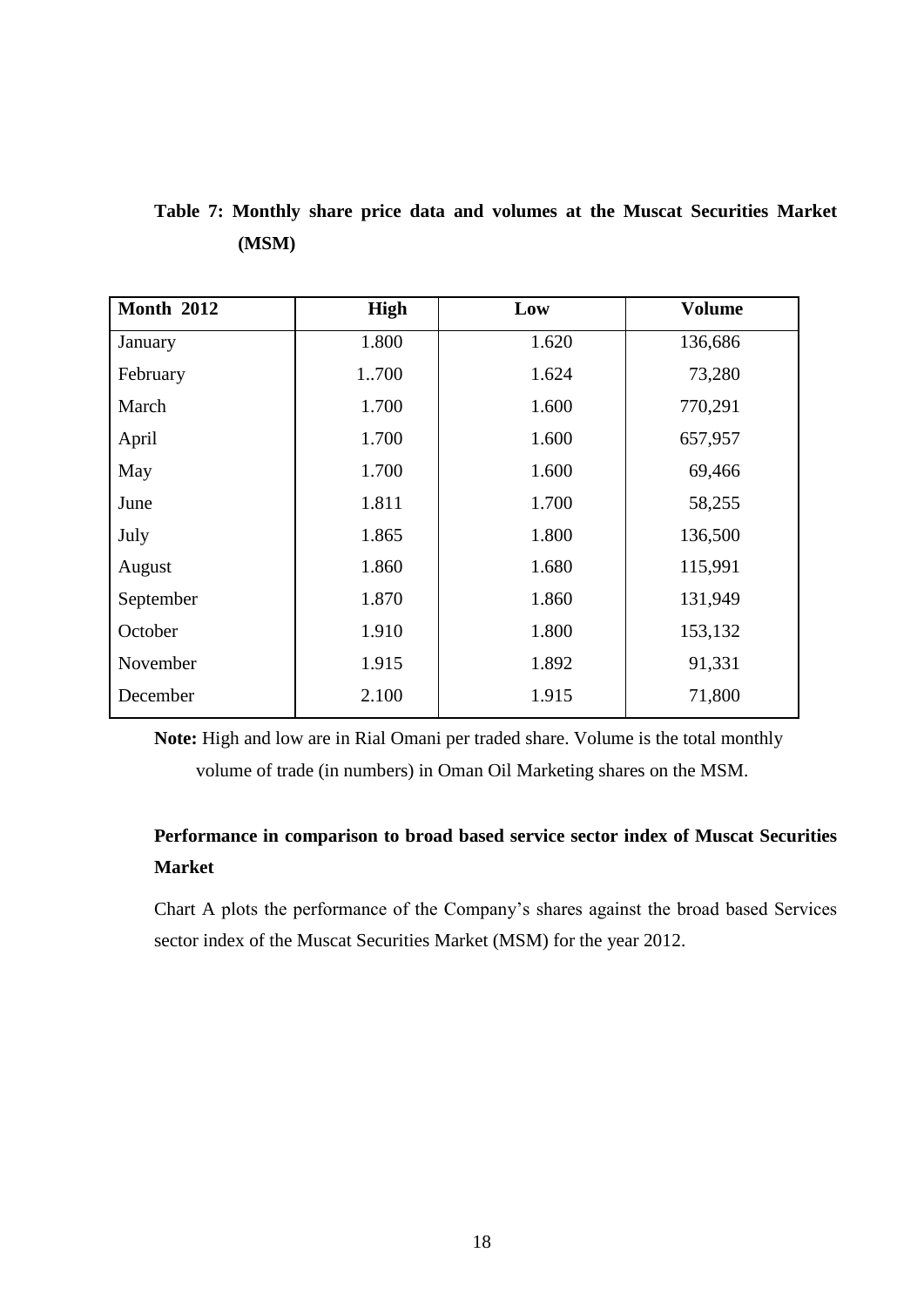

**Chart A: MSM Service Sector Index vs. Oman Oil Marketing in 2012**

#### **Distribution of shareholding**

Oman Oil Company SAOC holds 49% of the shares, whereas 51% of the shares are held by local investors or traded at the Muscat Securities Market. In line with the Commercial Companies Law and the Company's Articles of Association, 3,225,000 shares of the Company have a preferential characteristic, in that they are multi-vote shares. Oman Oil Company owning these multi-vote shares thereby is able to cast 34,830,000 votes (51.4%) at the General Meetings of the Company. However, this will not itself enable them to control an Extraordinary General Meeting of the Company. Table 8 gives the distribution pattern of shareholding of Oman Oil Marketing Company (omanoil) as on December 31<sup>st</sup>,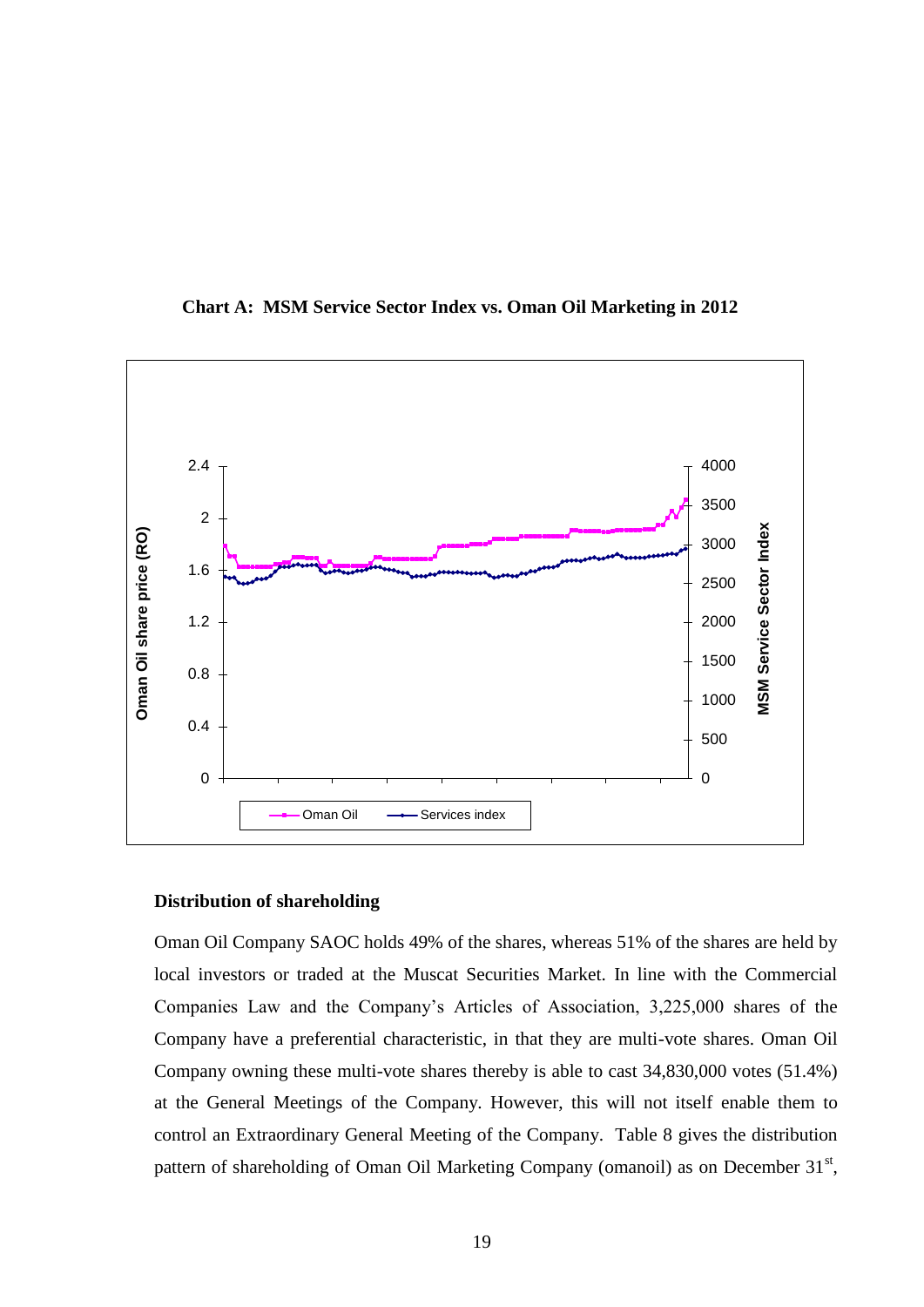2012 whist Table 9 lists the names of the top ten shareholders in the Company on the same date with the number of shares owned and percentage age of holding (*the top ten shareholders are determined based on holdings in single account and not multiple accounts).*

| Table 8: Distribution of shareholding by size class as on December 31 <sup>st</sup> 2012 |  |  |  |
|------------------------------------------------------------------------------------------|--|--|--|
|                                                                                          |  |  |  |

|                     |               | <b>Shareholders</b> | <b>Shares</b> |                        |
|---------------------|---------------|---------------------|---------------|------------------------|
| <b>Holdings</b>     | <b>Number</b> | % of Total          | <b>Number</b> | $%$ to<br><b>Total</b> |
| Up to 5000          | 790           | 74.9                | 1,211,539     | 1.9                    |
| $5,001 - 10,000$    | 109           | 10.3                | 793,998       | 1.2                    |
| $10,001 - 20,000$   | 39            | 3.7                 | 569,045       | 0.9                    |
| $20,001 - 30,000$   | 20            | 1.9                 | 502,426       | 0.8                    |
| $30,001 - 40,000$   | 14            | 1.3                 | 480,040       | 0.7                    |
| $40,001 - 50,000$   | $\tau$        | 0.7                 | 329,599       | 0.5                    |
| $50,001 - 100,000$  | 30            | 2.8                 | 2,223,638     | 3.4                    |
| $100,001 - 200,000$ | 10            | 0.9                 | 1,230,777     | 1.9                    |
| $200,001 - 300,000$ | 23            | 2.2                 | 6,125,779     | 9.5                    |
| $300,001 - 500,000$ | 5             | 0.5                 | 2,080,913     | 3.2                    |
|                     |               |                     |               |                        |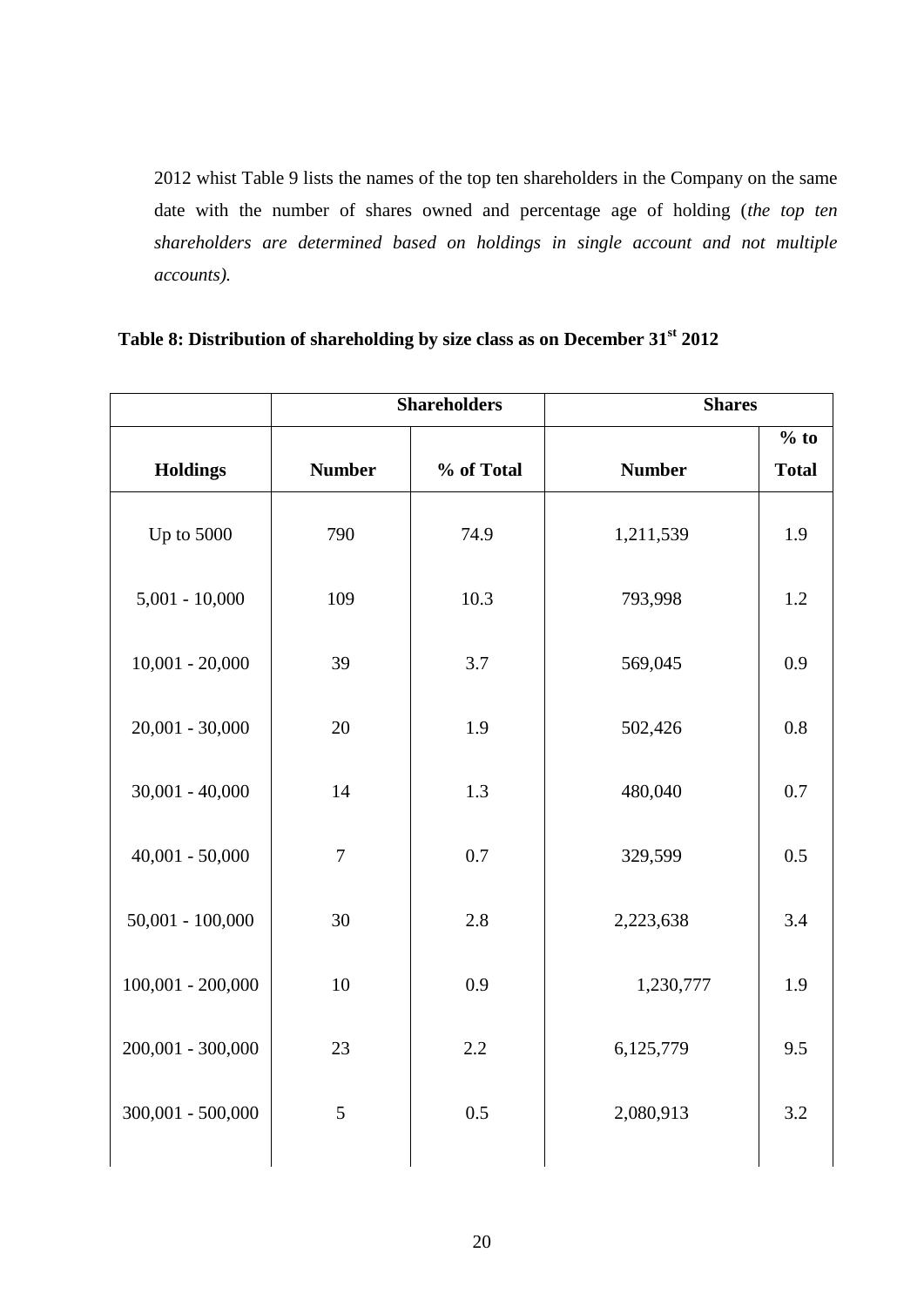| <b>Total</b>             | 1,055          | 100.0 | 64,500,000 | 100.0 |
|--------------------------|----------------|-------|------------|-------|
| above                    | 3              | 0.3   | 43,182,027 | 67.0  |
| 2,000,001 and            |                |       |            |       |
| 2,000,000                | 3              | 0.3   | 4,490,485  | 7.0   |
| $1,000,001 -$            |                |       |            |       |
| $500,001 -$<br>1,000,000 | $\overline{2}$ | 0.2   | 1,279,734  | 2.0   |

### **Table 9: Top 10 shareholders as on 31st December 2012**

|                                                       | <b>Shares</b> |              |
|-------------------------------------------------------|---------------|--------------|
|                                                       |               | $%$ to       |
| <b>Holdings</b>                                       | <b>Number</b> | <b>Total</b> |
|                                                       |               |              |
| Oman Oil Company SAOC                                 | 31,605,000    | 49.00        |
| Civil Services Pension Fund                           | 8,352,027     | 12.95        |
| Dhofar International Development & Investment Holding |               |              |
| Co SAOG                                               | 3,225,000     | 5.00         |
| HSBC A/C Ministry of Defense Pension Fund             | 1,846,605     | 2.86         |
| <b>Public Authority for Social Insurance</b>          | 1,406,690     | 2.18         |
| Oman Cement Co SAOG                                   | 1,237,190     | 1.92         |
| National Equity fund                                  | 643,387       | 1.09         |
| Dhofar Insurance Co. SAOG                             | 636,347       | 0.99         |
| Bank Deposit Insurance Scheme Fund                    | 450,000       | 0.70         |
| <b>National Investment Depository Company</b>         | 438,041       | 0.68         |
| <b>Total</b>                                          | 49,840,287    | 77.27        |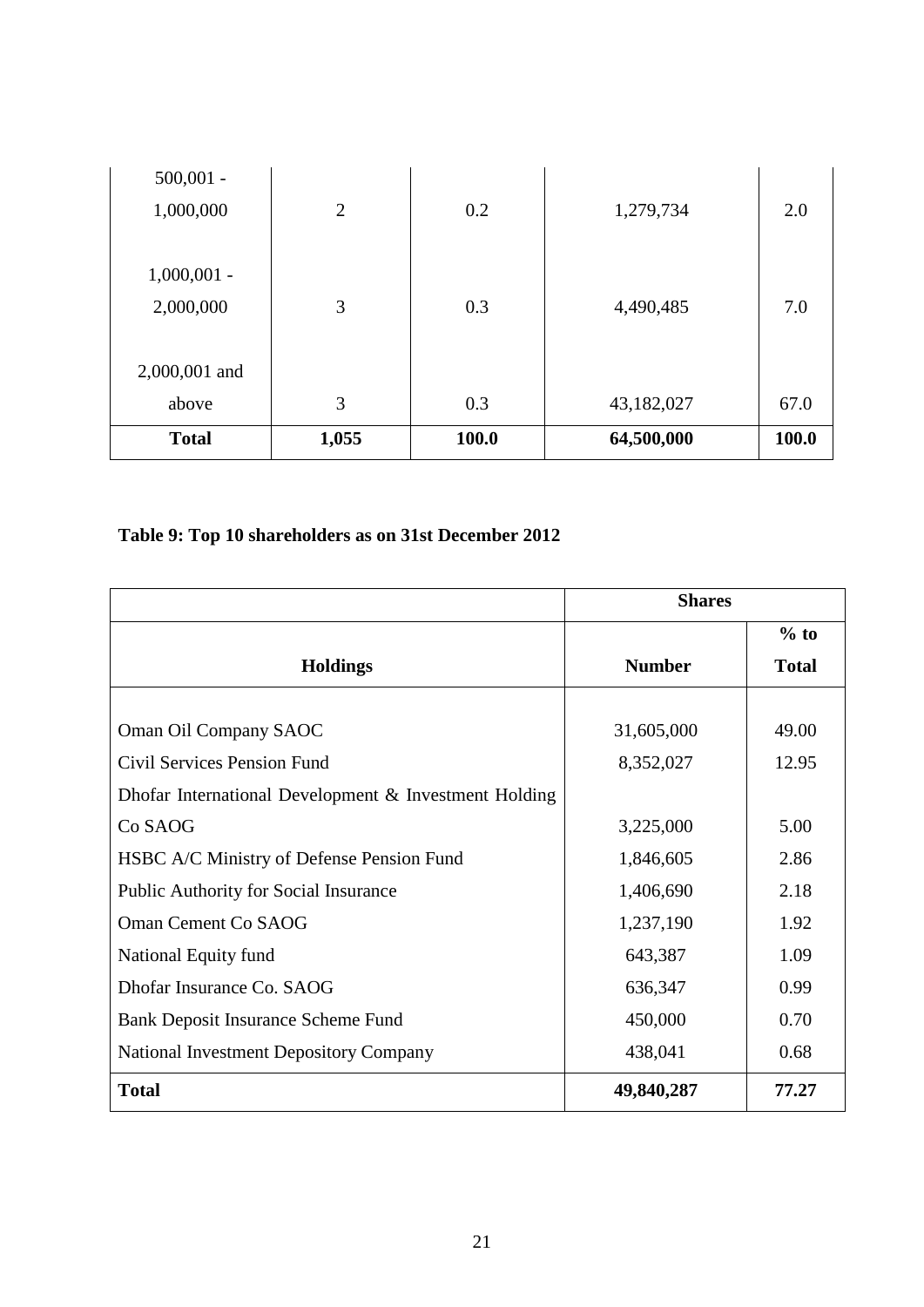## **Outstanding GDRs/ADRs/Warrants/Convertible instruments and their impact on equity**

Not applicable for Oman Oil Marketing Company (omanoil)

### **Unclaimed Dividends**

Under the Commercial Companies Law and CMA guidelines, dividends that are unclaimed for a period of more than six months from the date of payment statutorily get transferred to the Investor Trust Fund administered by the Capital Market Authority. Table 10 gives the details of dividend payment since 2001 and the corresponding months when such unclaimed dividends were transferred to the stated Fund. The Company has no unclaimed dividends. All claims subsequent to the date of transfer for dividends not received need to be referred to the Muscat Clearing and Depository Company.

### **Table 10: Details of unclaimed dividend transferred to the Investor Trust Fund**

| Year         |               |                     |                       |                        |                 |
|--------------|---------------|---------------------|-----------------------|------------------------|-----------------|
|              |               |                     |                       | <b>Unclaimed &amp;</b> |                 |
|              |               |                     |                       | transferred            | <b>Month of</b> |
|              | $\frac{0}{0}$ | <b>Total Amount</b> | <b>Amount Claimed</b> | <b>Amount</b>          | transfer        |
| 2001         | 25            | 1,612,500           | 1,601,071             | 11,429                 | March-04        |
| 2002         | 25            | 1,612,500           | 1,604,414             | 8,086                  | March-04        |
| 2003         | 26            | 1,677,000           | 1,662,844             | 14,156                 | January-05      |
| 2004         | 30            | 1,935,000           | 1,925,685             | 9,315                  | October-05      |
| 2005         | 45            | 2,902,500           | 2,893,469             | 9,031                  | October-06      |
| 2006         | 47.5          | 3,063,750           | 3,040,022             | 23,728                 | October-07      |
| 2007         | 47.5          | 3,063,750           | 3,039,924             | 23,826                 | October-08      |
| 2008         | 35.0          | 2,257,500           | 2,251,143             | 6,357                  | October-09      |
| 2009         | 35.0          | 2,257,500           | 2,250,813             | 6,687                  | October-10      |
| 2010         | 42.0          | 2,709,000           | 2,700,964             | 8,036                  | October-11      |
| 2011         | 62.0          | 3,999,000           | 3,972,962             | 26,038                 | October-12      |
| <b>Total</b> |               | 27,090,000          | 26,943,311            | 146,689                |                 |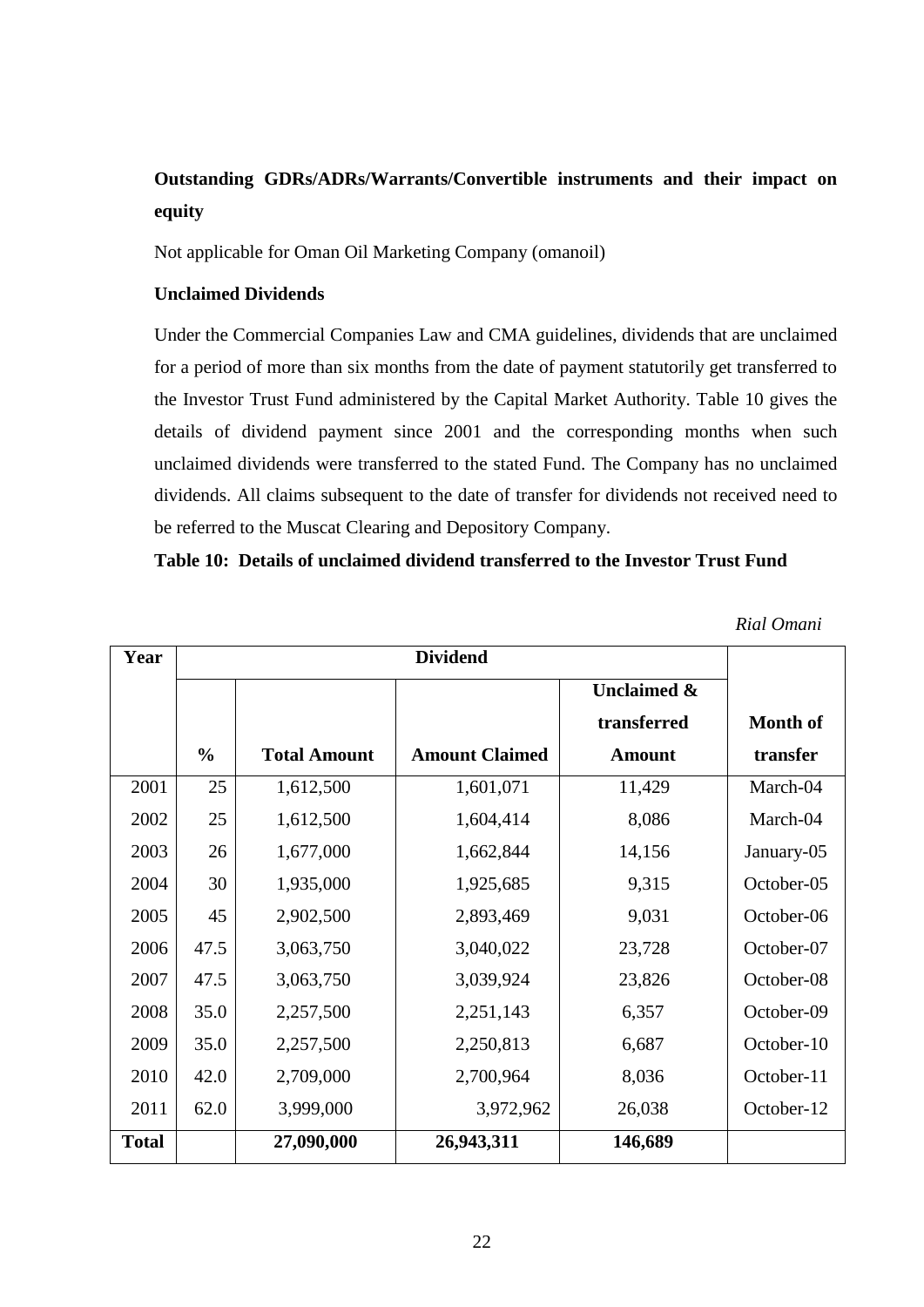# **AUDITOR'S REPORT ON FACTUAL FINDINGS ON CORPORATE GOVERNANCE**

As required, the Auditors' have issued a separate report on Factual Findings on the Company's Corporate Governance Report and application of corporate governance practices and which is annexed to this report**.**

### **ACKNOWLEDGEMENT BY THE BOARD**

As required by the code of corporate governance the board of directors hereby confirm the following:

- That it is the responsibility of the Board to ensure that the financial statements are in accordance with applicable standards and rules
- That the internal control systems are adequate and efficient and that it has complied with all internal rules and regulations
- That there is no material items that effect the continuation of the company and its ability to continue its operations during the next financial year

### **AUDIT COMMITTEE REPORT**

The Board of Directors of Oman Oil Marketing Company SOAG (OOMCO) is pleased to present the report on the Audit Committee of the Board for the financial year ended 31st December 2012.

#### **Members and Meetings**

The Audit Committee during the year comprised the Directors listed below. The Committee had five (5) meetings during the financial year. Details of the members and the attendance of the meetings are as follows:

#### **Members**

a) Abdul Kader Darwish Al Balushi Chairman Chairman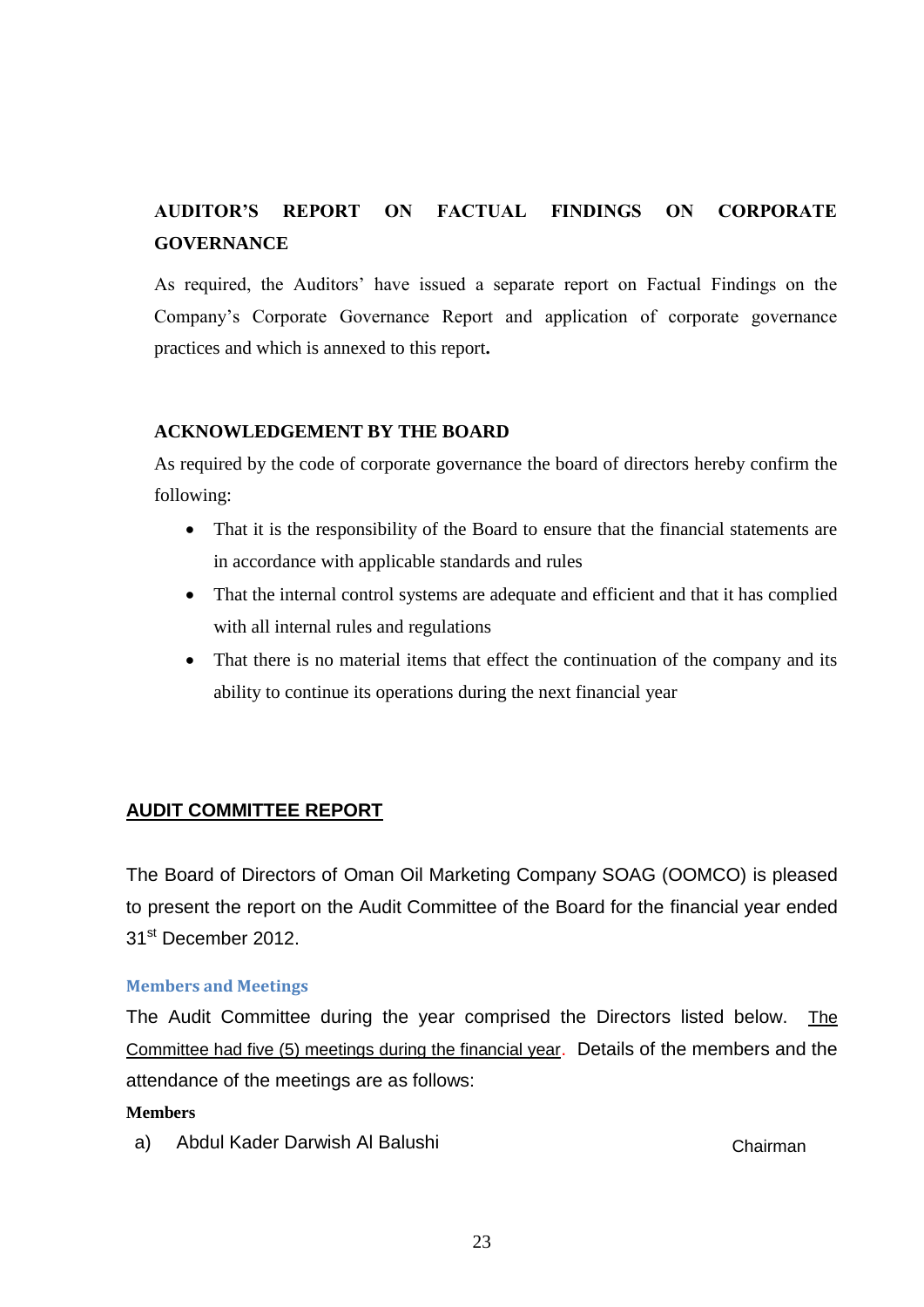- b) Rawan Ahmed Al-Said Member
- c) Assilah Zaher Al Harthy **Member** Member

#### *Attendance of Meetings*

The audit committee met five times during the year: January  $24<sup>th</sup>$  2012, April 24<sup>th</sup> 2012, July  $15<sup>th</sup>$  2012, October 14<sup>th</sup> 2012 and October 21<sup>st</sup> 2012. The table below gives the attendance record.

| <b>Members</b>                    | Total |
|-----------------------------------|-------|
| a) Abdul Kader Darwish Al Balushi | 5/5   |
| b) Rawan Ahmed Al-Said            | 5/5   |
| c) Assilah Zaher Al Harthy        | 5/5   |

### **Activities of the Committee During the Year**

During the year, the Audit Committee carried out its duties as set out in the terms of reference. The main issues discussed by the Audit Committee were as follows:-

- review of the audit plans for the financial year 2012 to ensure adequate scope and coverage over the activities of the Company;
- review of the audit reports of the Company prepared by the internal and external auditors and consideration of the major findings by the auditors and management's responses thereto. The review included a meeting with the external auditors without the presence of the management of the Company to deliberate on the audit issues;
- review of the quarterly and annual reports of the Company prior to submission to the Board of Directors for consideration and approval;
- review of the performance of external auditors and made recommendations to the Board on their appointment, scope of work and audit fees;
- review the performance of the head of internal audit,
- review of the risk management policy and risk management registers; enterprise and departmental level; prepared by management;

### **Terms of reference**

The terms of reference of the Committee are as follows:-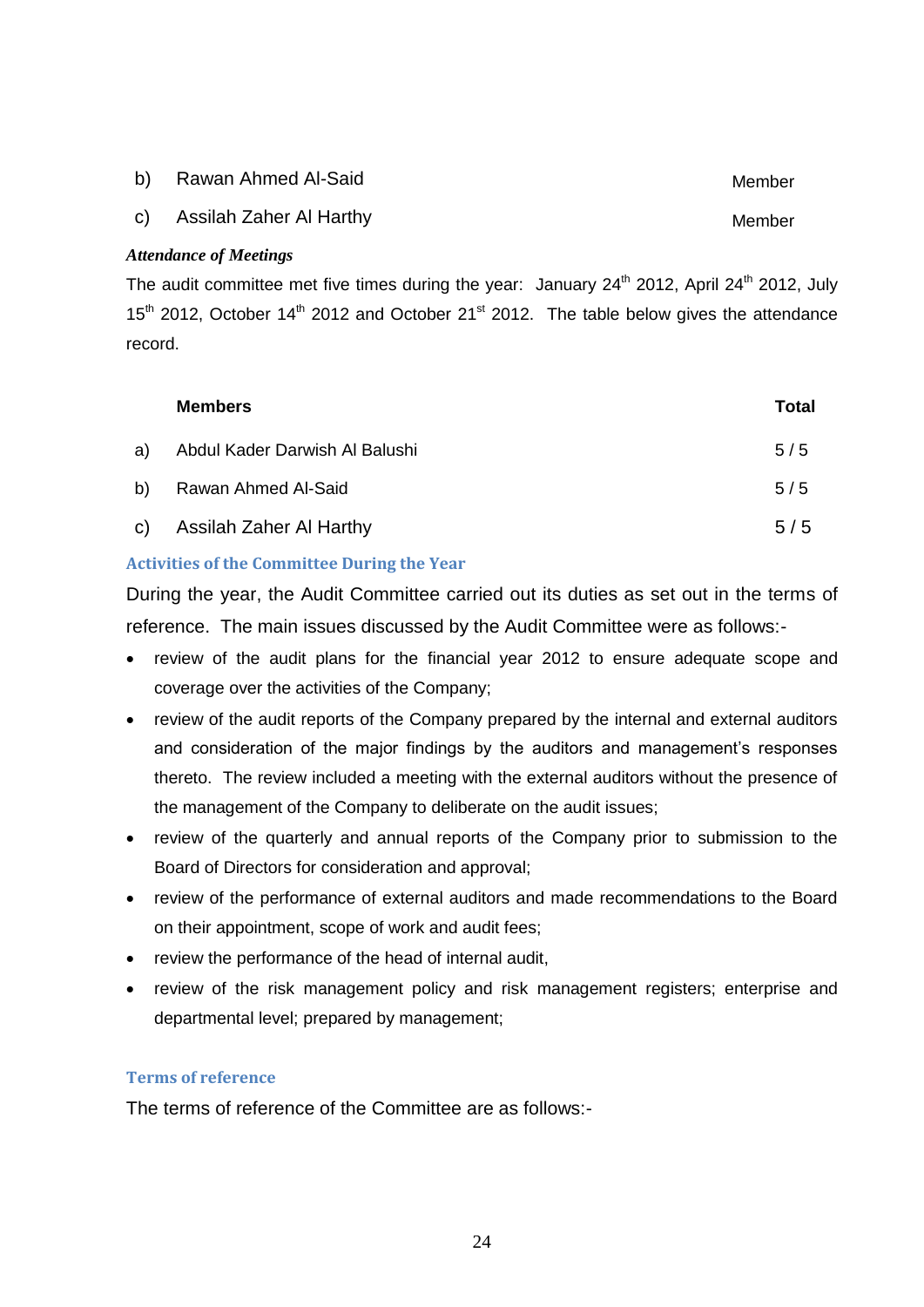#### **Composition of Committee**

The Committee shall be appointed by the Board of Directors amongst the Directors of the Company in accordance with the following guidelines:-

- The Committee shall consists of not less than three members; all being nonexecutive directors and a majority of them being independent,
- The members of the Committee shall elect a Chairman from among themselves who shall be an Independent Director.
- At least one member shall have finance and accounting expertise,
- The Audit Committee shall meet at least 4 times a year with majority of independent directors remaining present,
- In the event of any vacancy in the Committee resulting in the non-compliance of the Code of Corporate Governance pertaining to composition of audit committee, the Board of Directors shall within three months of that event fill the vacancy.

#### **Meetings**

**Meetings shall be held not less than four (4) times a year and, in addition to members of the Committee, will normally be attended by the Chief Executive Officer, General Manager Financial and Chief Internal Auditor. Other members of the Board, senior management and external auditors' representatives may attend the meetings upon invitation of the Committee.**

**The auditors, both internal and external, may request a meeting if they consider that one is necessary.**

**The quorum shall be two (2) members, a majority of whom must be Independent Directors. Minutes of each meeting shall be kept and distributed to each member of the Committee and of the Board. The Chairman of the Committee shall report on each meeting to the Board. The Secretary to the Committee shall be the Chief Internal Auditor.**

#### **Rights and Authority**

#### **The Committee is authorised by the Board:**

- to investigate any activity within its terms of reference and shall have unrestricted access to both the internal and external auditors and to all employees of the Group;
- to have full and unrestricted access to information pertaining to the Group and the Company;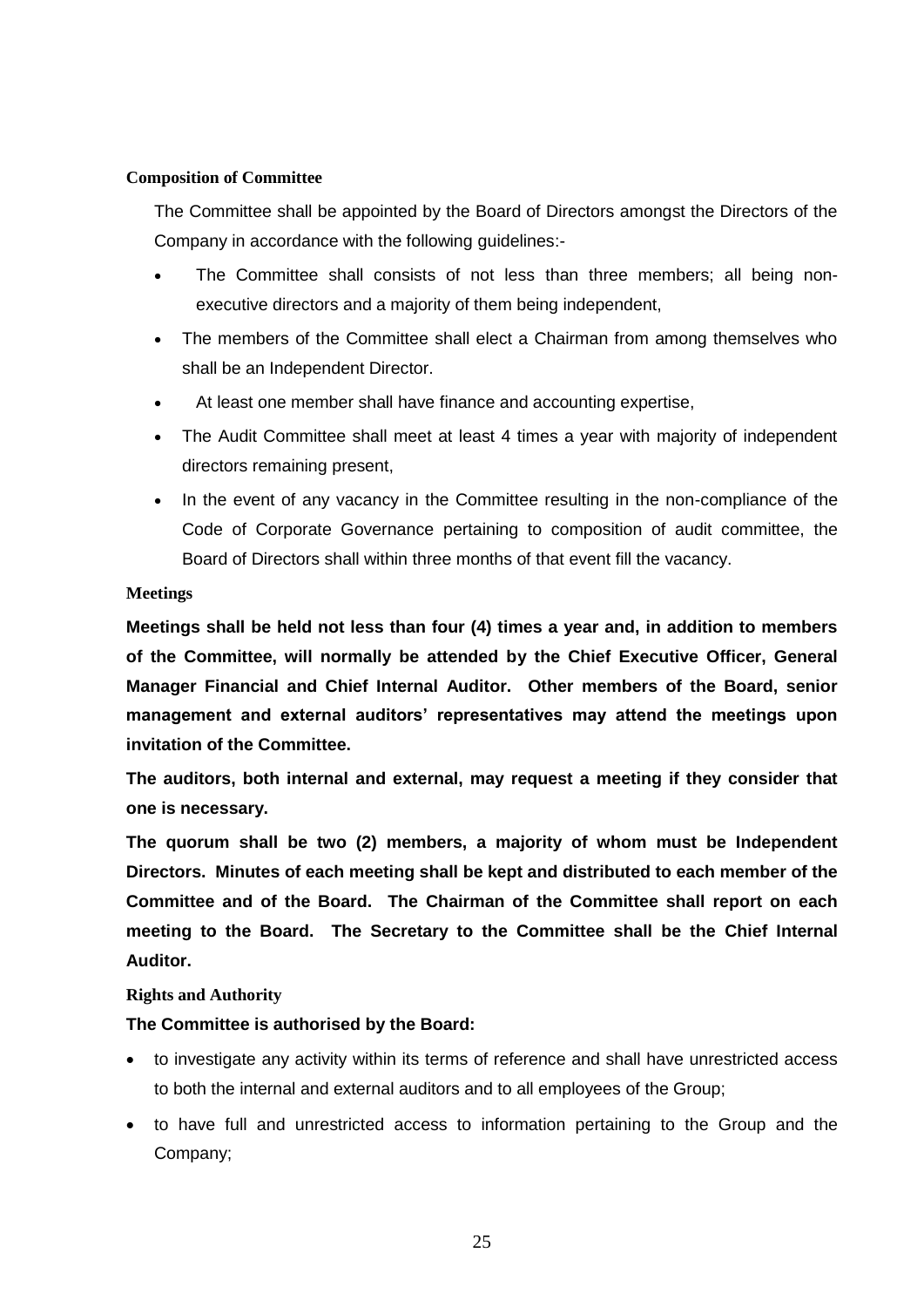- to have direct communication channels with the internal and external auditors;
- to be able to obtain independent professional or other advice; and
- to have resources in order to perform its duties as set out in its terms of reference.

**Notwithstanding anything to the contrary, the Committee does not have executive powers and shall report to the Board of Directors on matters considered and its recommendation thereon, pertaining to the Company.**

**Review of the Committee**

**The performance of the Committee and each of the members shall be reviewed by the Board of Directors at least once every three (3) years to determine whether the Committee and its members have carried out their duties in accordance with their Terms of Reference in the Corporate Governance Statement.**

#### **Duties and Functions**

**The duties and functions of the Committee are as follows:-**

- recommend the appointment of external auditors to the Board after taking into account their independence (particularly with reference to any other non audit services), fees and terms of engagement before AGM for appointment;
- reviewing audit plan and results of the audit and as to whether auditors have full access to all relevant documents;
- checking financial fraud particularly fictitious and fraudulent portions of the financial statements;
- oversight of the internal audit function in general and with particular reference to reviewing of scope of internal audit plan for the year, reviewing the reports of internal auditors pertaining to critical areas, reviewing the efficacy of the internal auditing and reviewing as to whether internal auditors have full access to all relevant documents;
- oversight of the adequacy of the internal control system through the regular reports of the internal and external auditors.
- to review the quarterly and annual financial statements of the Company focusing on the matters set out below, and thereafter to submit them to the Board:-
	- $\triangleright$  any changes in accounting policies and practices;
	- $\triangleright$  significant adjustments arising from the audit;
	- $\triangleright$  the going concern assumption;
	- $\triangleright$  compliance with accounting standards and regulatory requirements.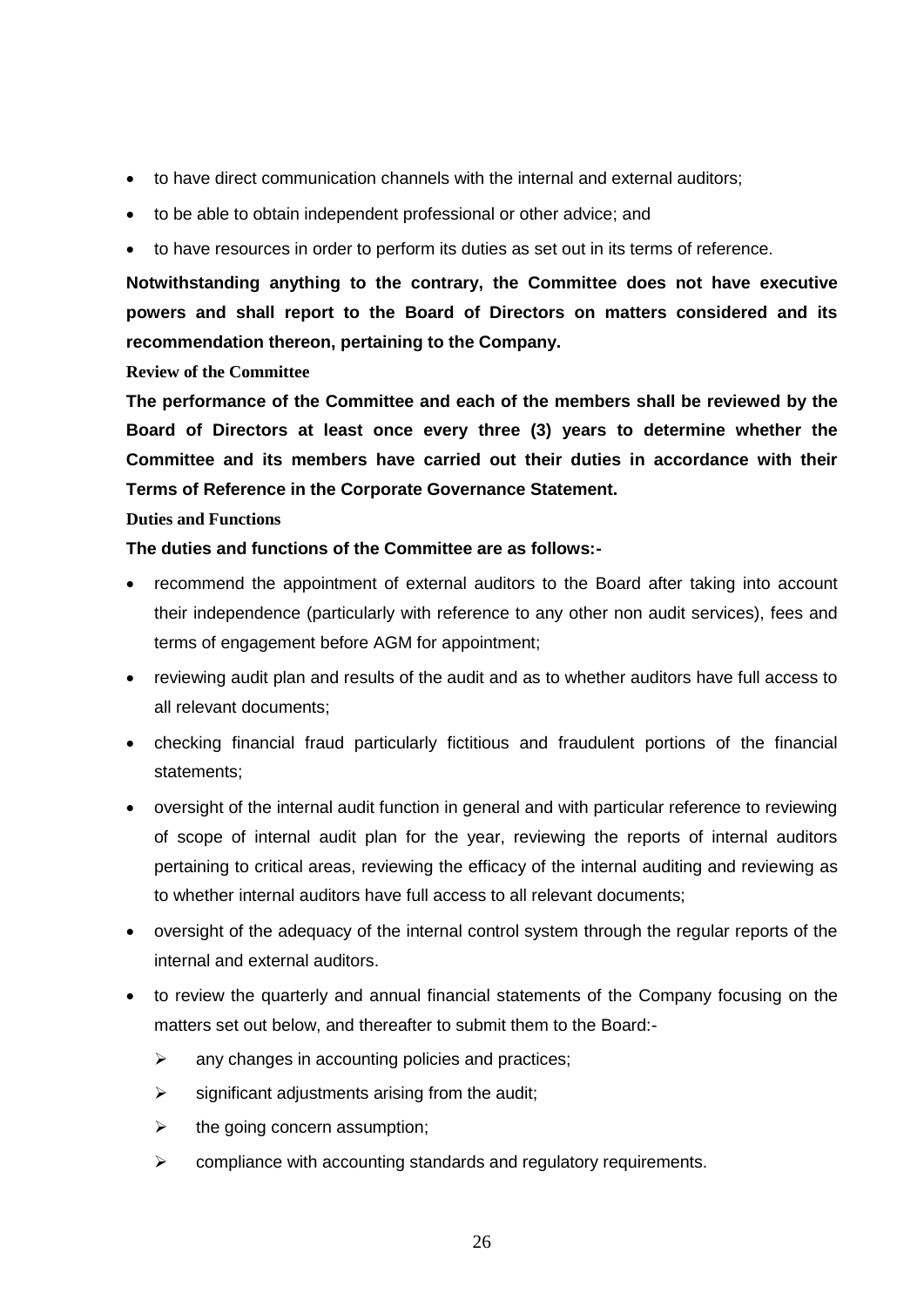- to consider the appointment, resignation and dismissal of external auditors and the audit fees;
- to discuss problems and reservations arising from the interim and final audits, and any matter the external auditors may wish to discuss;
- to review the audit reports prepared by the internal and external auditors, the major findings and management's responses thereto;
- to review the adequacy of the scope; functions and resources of the internal audit department and whether it has the necessary authority to carry out its work;
- to review the evaluation of the systems of internal control with the auditors;
- serving as a channel of communication between external auditors and the board and also the internal auditors and the board;
- reviewing risk management policies and looking into the reasons of defaults in payment obligations of the Company, if any;
- to review any appraisal or assessment of the performance of executives in the internal audit department;
- reviewing proposed specific transactions with related parties for making suitable recommendations to the Board and setting rules for entering into small value transactions with related parties without obtaining prior approval of audit committee and the Board; and
- any such other functions as may agreed to by Committee and the Board.

#### *Risk Management Framework*

The Board subscribes to the fact that an effective risk management practices is a critical component of a sound system of internal control. Accordingly, the Audit Committee was given the mandate to ensure that there is a formal and on-going process in place to identify, evaluate and manage significant risks faced by the Company that may impede the achievement of the Company's objectives throughout the year. Among measures taken during the year are as follows:

- Audit Committee meeting to discuss and review the Enterprise Risk register and departmental risk register. The risk register provides a comprehensive view of key details for every risk including Key Risk Indicators and Management Action plans,
- Update the Board on the progress of the Enterprise Risk Management.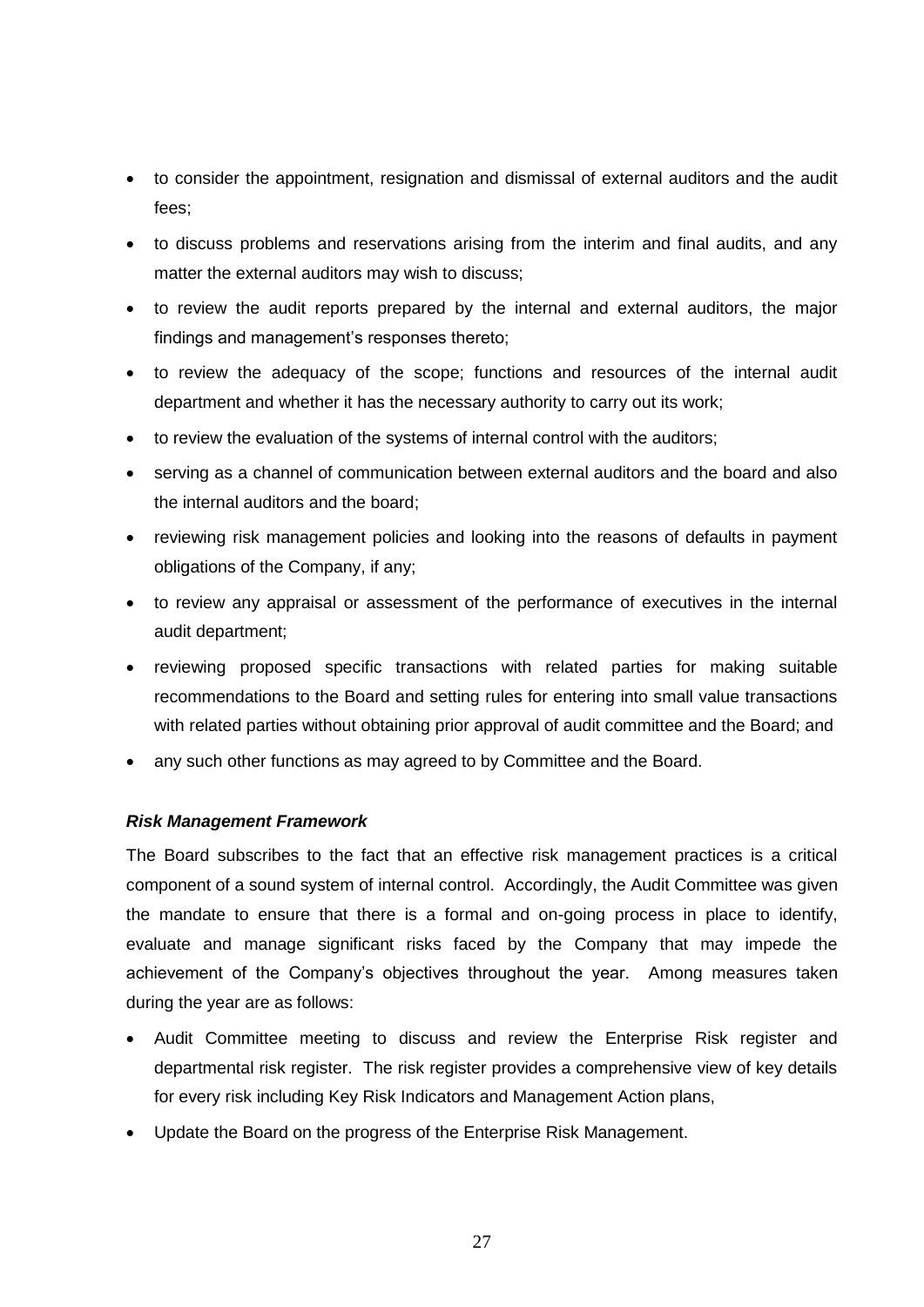Management is responsible for creating a risk-aware culture and for building the necessary knowledge for risk management. They also have the responsibility for managing risks and internal controls associated with the business and operations and ensuring the compliance with the applicable laws and regulations.

### *Internal Audit Functions and Activities*

The Company has an in-house internal audit function. The Internal Audit department reports directly to the Audit Committee and its principal activity is to undertake regular and systematic reviews of the system of controls so as to provide reasonable assurance that such systems continue to operate satisfactorily and effectively in the Company.

Throughout the financial year, audit assignments and follow-ups were carried out on units of operations. These were carried out in accordance with the annual audit plan or as special ad-hoc audits at Audit Committee's request. The resulting reports of the audits undertaken were presented to the Audit Committee and forwarded to the parties concerned for their attention and necessary action.

The Management is responsible for ensuring that corrective actions on reported weaknesses and suggested improvements as recommended are taken within the required timeframe.

The following activities were carried out by the Internal Audit department:

- reviewing and appraising the soundness, adequacy and application of controls to ensure effectiveness of internal control system in the Company,
- ascertaining the extent of compliance with established policies, procedures and statutory requirement,
- provides an independent assessment on the adequacy, efficiency and effectiveness of the Company's internal control system and advices management on areas that require improvement.
- identifying opportunities to improve the operations of and processes in the Company,
- facilitate the Risk Management framework for the Company which includes the establishment of the Risk Management policy (approved by the Board on 27 January